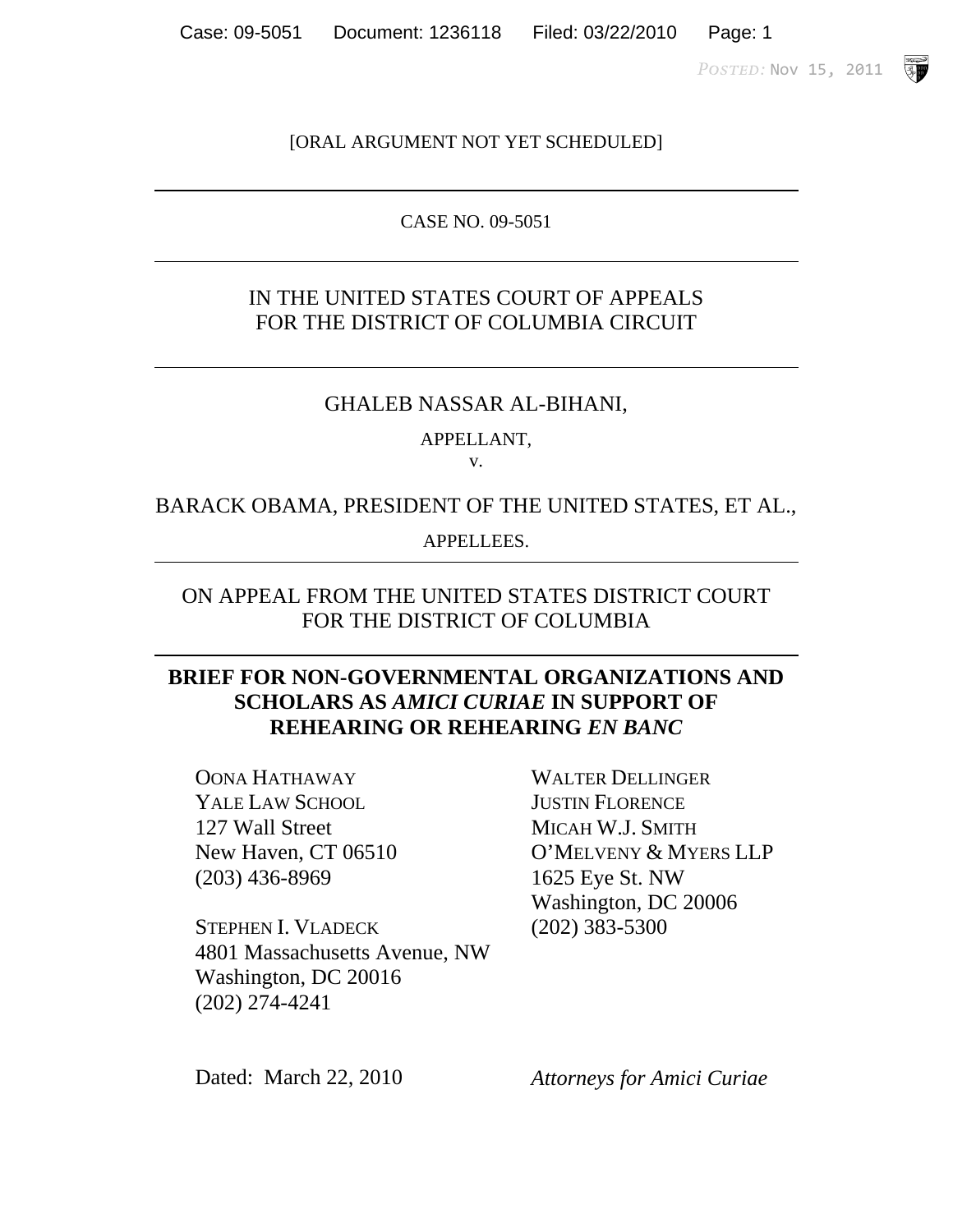## **Additional Counsel**

MARGERY F. BAKER DEBORAH LIU PEOPLE FOR THE AMERICAN WAY FOUNDATION 2000 M Street, NW Suite 4000 Washington, DC 20036 (202) 467-4999

DEVON CHAFFEE HUMAN RIGHTS FIRST 100 Maryland Avenue, NE Suite 500 Washington, DC 20010 (202) 370-3306

JOANNE MARINER HUMAN RIGHTS WATCH 350 Fifth Avenue, 34th Floor New York, NY 10118 (212) 290-4700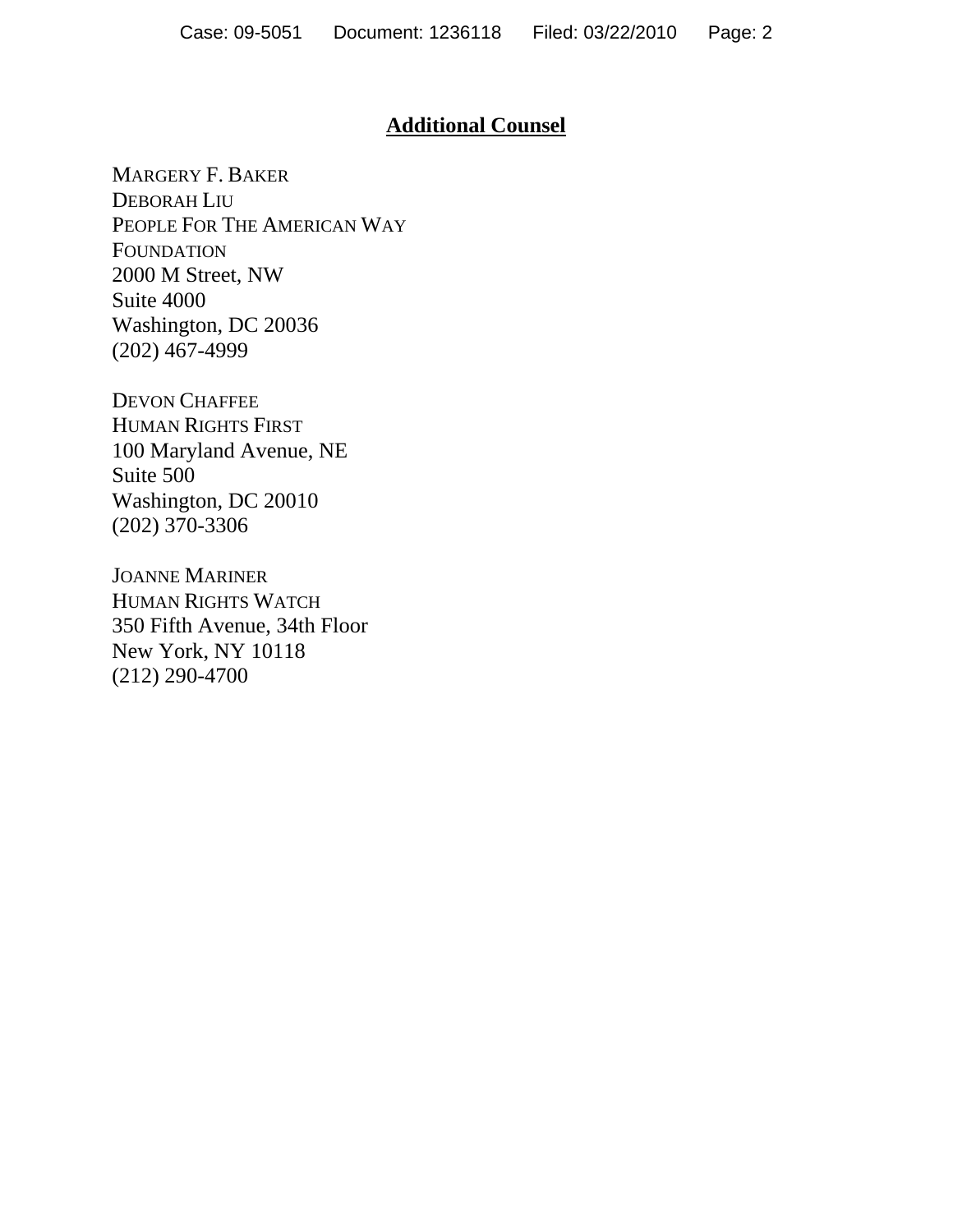## **RULE 26.1 DISCLOSURE STATEMENTS**

Pursuant to Rule 26.1 of the Federal Rules of Appellate Procedure, *amici curiae*  make the following disclosures:

**The Brennan Center for Justice** at NYU School of Law certifies that it has not issued shares to the public, and has no parent company, subsidiary, or affiliate that has issued shares to the public.

**Human Rights First** certifies that it has not issued shares to the public, and has no parent company, subsidiary, or affiliate that has issued shares to the public.

**Human Rights Watch** certifies that it has not issued shares to the public, and has no parent company, subsidiary, or affiliate that has issued shares to the public.

**The National Institute for Military Justice** certifies that it has not issued shares to the public, and has no parent company, subsidiary, or affiliate that has issued shares to the public.

**People for the American Way Foundation** certifies that it has not issued shares to the public, and has no parent company, subsidiary, or affiliate that has issued shares to the public.

**Reprieve** certifies that it has not issued shares to the public, and has no parent company, subsidiary, or affiliate that has issued shares to the public.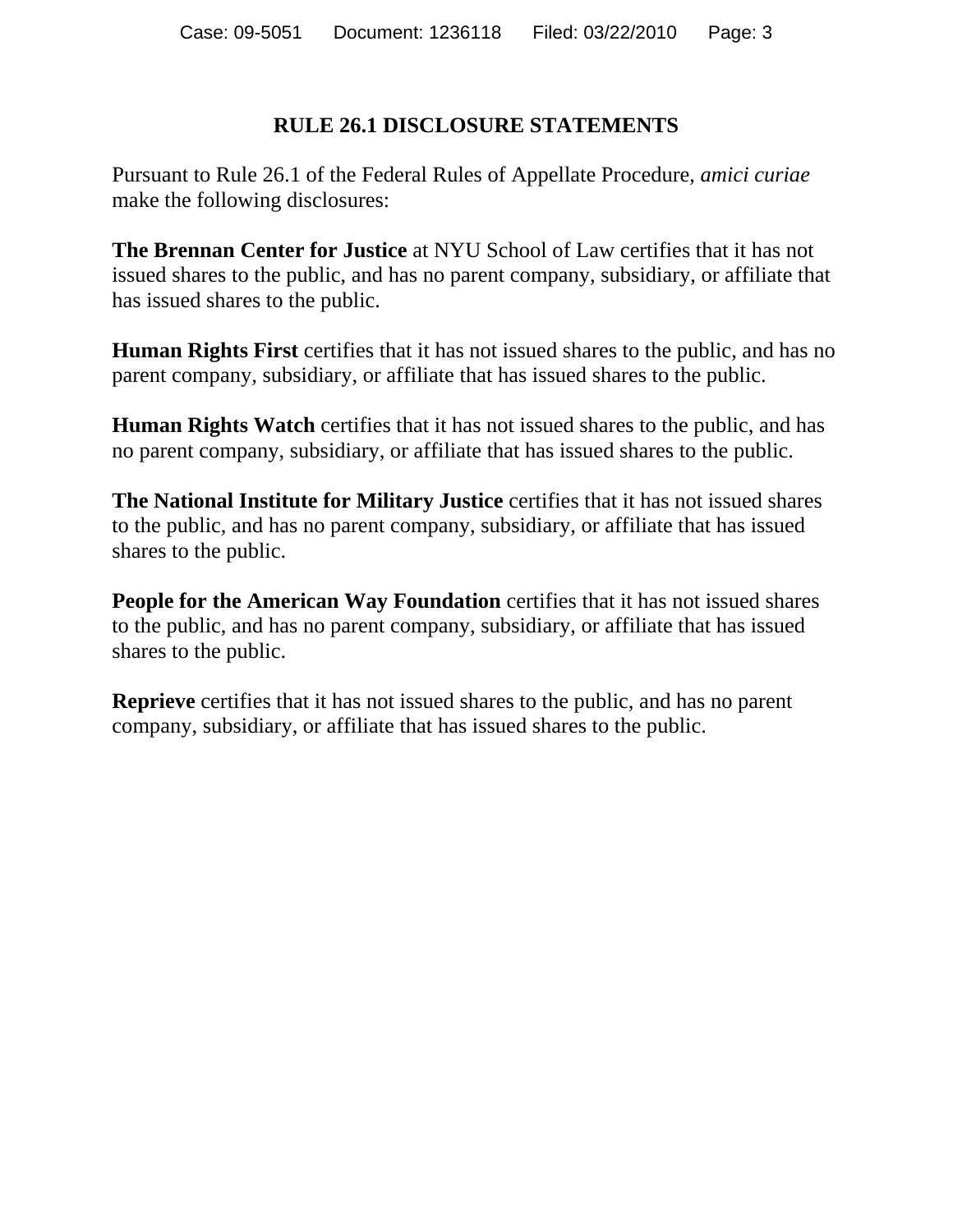#### **CERTIFICATE AS TO PARTIES, RULINGS, AND RELATED CASES**

Pursuant to D.C. Circuit Rule  $28(a)(1)(A)$ , the undersigned certifies as follows:

 (A) **Parties and Amici.** To *amici's* knowledge, all parties, intervenors, and *amici* appearing in this court are listed in the Petition for Rehearing and the Petitioner-Appellant's original brief in this case, No. 09-5051, other than Non-Governmental Organizations and Scholars (listed in Appendix A) filing this brief as *amici curiae* in support of the Petition for Rehearing or Rehearing *En Banc*.

(B) **Ruling Under Review.** To *amici's* knowledge, references to the ruling at issue appear in the Petition for Rehearing and the Petitioner-Appellant's original brief in this case, No. 09-5051.

(C) **Related Cases.** To *amici's* knowledge, references to any related cases appear in the Petition for Rehearing and Petitioner-Appellant's original brief in this case, No. 09-5051.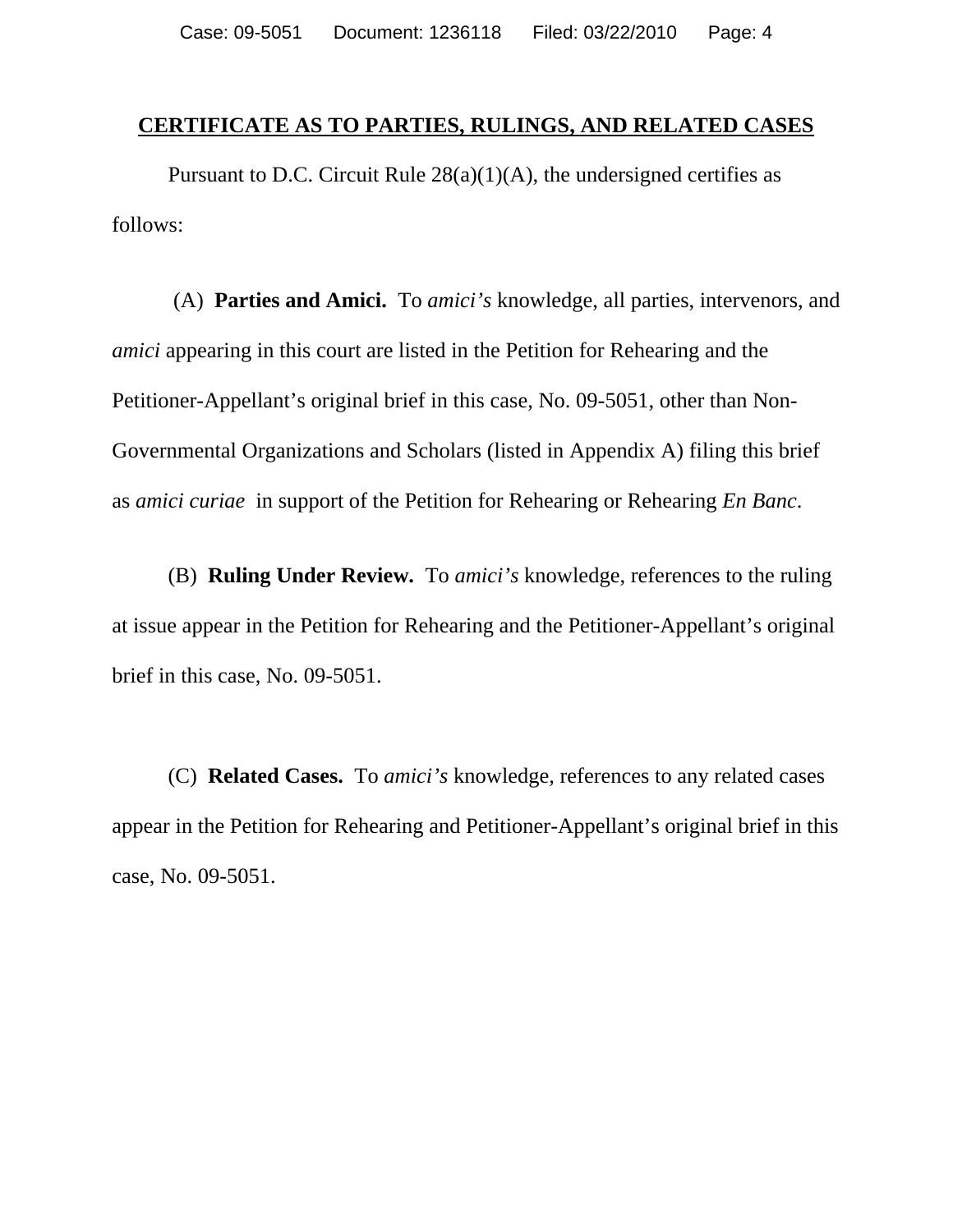# **TABLE OF CONTENTS**

# **Page**

|             | INTERESTS OF AMICI CURIAE AND SUMMARY OF ARGUMENT 1        |  |  |
|-------------|------------------------------------------------------------|--|--|
|             |                                                            |  |  |
| А.          | The Panel Opinion's Statements Regarding the Laws of War   |  |  |
| <b>B.</b>   | The Panel Opinion's Approach to Procedural Issues Is Wrong |  |  |
| $C_{\cdot}$ |                                                            |  |  |
|             |                                                            |  |  |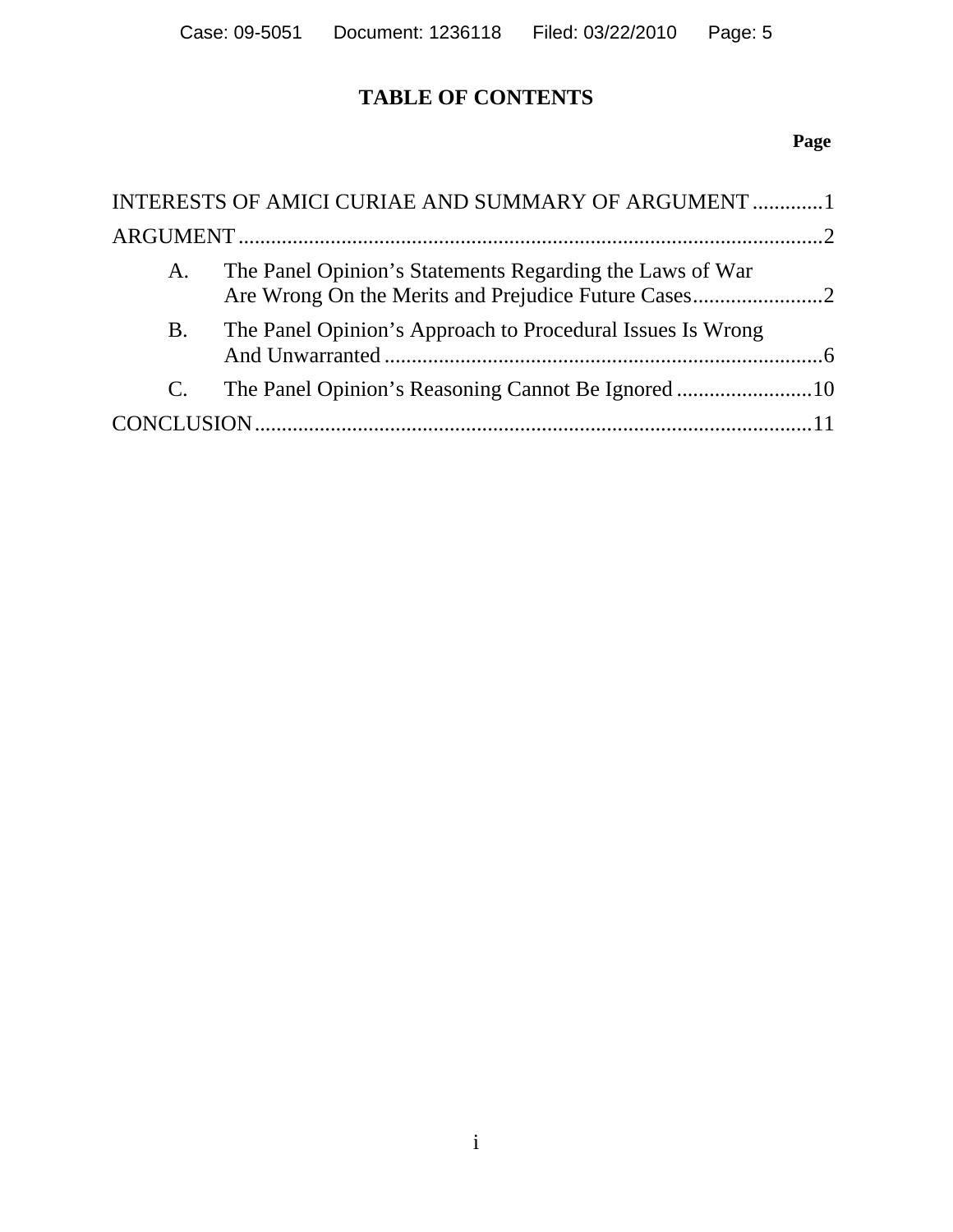# **TABLE OF AUTHORITIES**

# **Cases**

| Al-Bihani v. Obama,                         |
|---------------------------------------------|
| Al-Zahrani v. Rumsfeld,                     |
| Anam v. Obama,                              |
| *Boumediene v. Bush,                        |
| Ex parte Quirin,                            |
| Ford v. Surget,                             |
| Hamdan v. Rumsfeld,                         |
| *Hamdi v. Rumsfeld,                         |
| In re Guantanamo Bay Detainee Litig.,       |
| In re Guantanamo Bay Detainee Litig.,       |
| Khan v. Obama,                              |
| Kiyemba v. Obama,                           |
| Kiyemba v. Obama,                           |
| Murray v. The Schooner Charming Betsy,      |
| Nat'l Juvenile Law Center, Inc. v. Regnery, |

\*Authorities upon which we chiefly rely are marked with asterisks.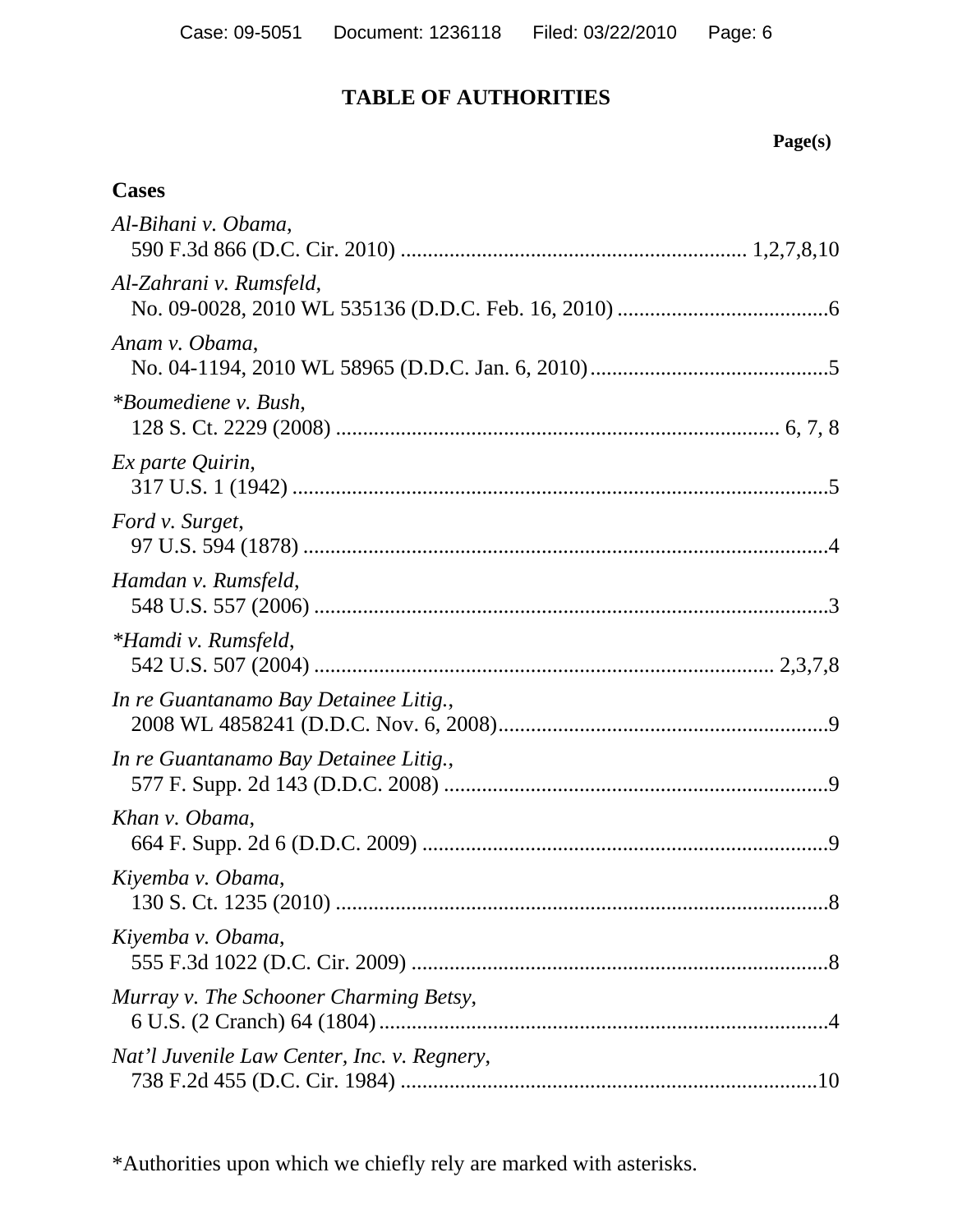# **TABLE OF AUTHORITIES**

(continued)

# **Page(s)**

| Parhat v. Gates,                    |  |
|-------------------------------------|--|
| Talbot v. Seeman,                   |  |
| The Nereide,                        |  |
| The Paquete Habana,                 |  |
| The S.S. Appam,                     |  |
| Thirty Hogsheads of Sugar v. Boyle, |  |
| United States v. Pacific R.R.,      |  |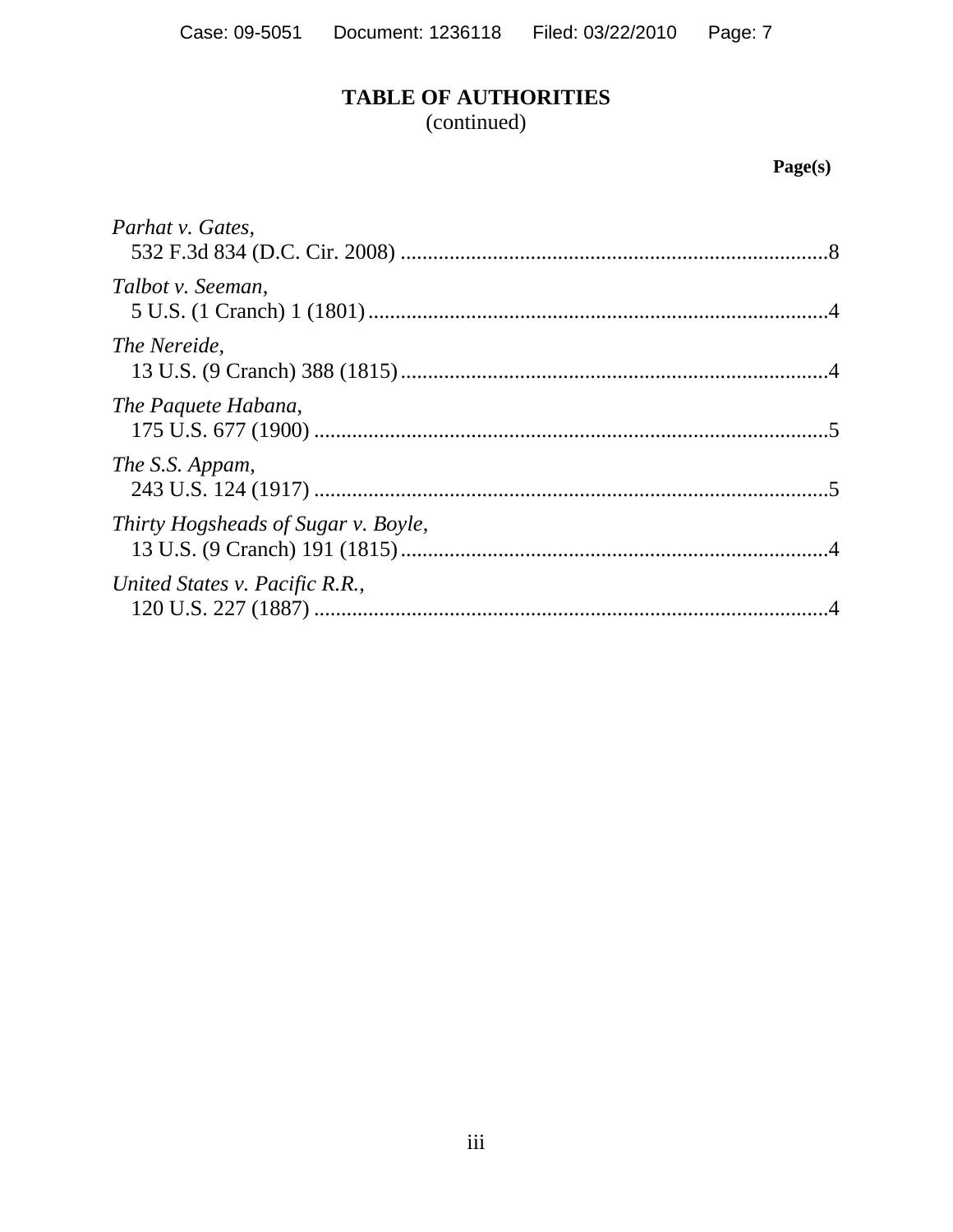#### **INTERESTS OF** *AMICI CURIAE* **AND SUMMARY OF ARGUMENT**

*Amici* listed in Appendix A are non-governmental organizations and legal scholars who are experts on international law. *Amici* urge rehearing because the panel opinion includes a number of overly broad, incorrect, and prejudicial statements of law.

*First*, the panel erred when it determined that the laws of war do not affect the President's detention authority. As Judge Williams explained, this holding is contrary to direct Supreme Court precedent. It exceeds even the detention authority asserted by the government, which recognizes that the Authorization for Use of Military Force ("AUMF") "empowers the President to use all necessary and appropriate force to prosecute the war, in light of law of war principles." Because the parties were in agreement on the applicability and relevance of the laws of war, there was no reason for the panel opinion to reevaluate this settled point in order to decide the relevant standard for detention.

*Second*, the panel opinion outlines an incorrect approach to assessing District Court procedural decisions. Contrary to the Supreme Court's direction in *Boumediene*, the panel opinion adopts a presumption that any challenge to procedural rulings in habeas cases is automatically "on shaky ground" and "highly suspect." *Al-Bihani v. Obama*, 590 F.3d 866, 876 (D.C. Cir. 2010). The panel opinion need not have adopted this framework in order to consider the specific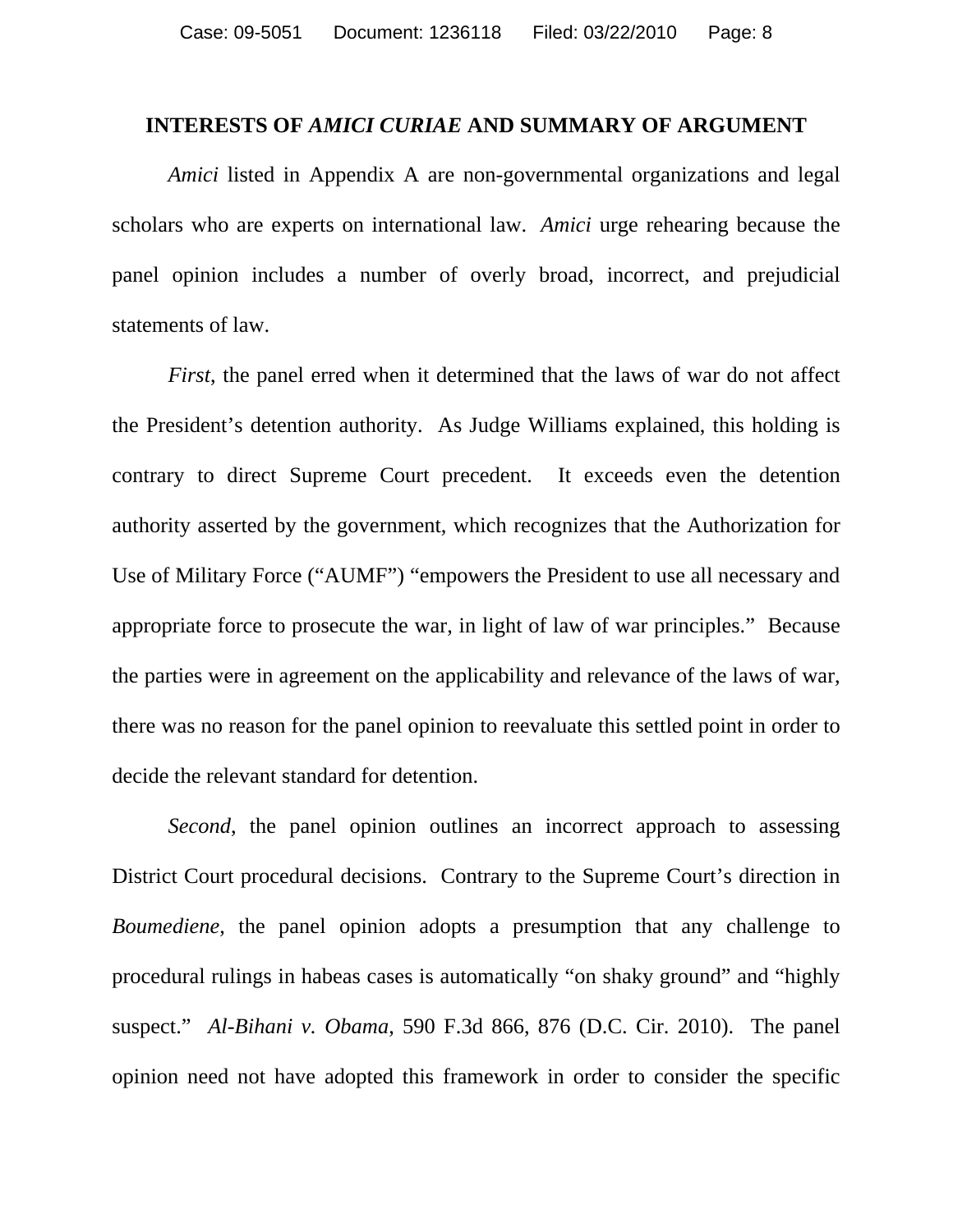procedural challenges before it. *Id.* at 882-86 (Williams, J., concurring).

Because the panel opinion's sweeping and prejudicial conclusions directly conflict with Supreme Court precedent, rehearing is warranted.

#### **ARGUMENT**

## **A. The Panel Opinion's Statements Regarding the Laws of War Are Wrong On the Merits and Prejudice Future Cases.**

The panel opinion's conclusion that the laws of war do not limit the President's detention authority, *Al-Bihani*, 590 F.3d at 871, conflicts with Supreme Court precedent. Not only was the panel's analysis incorrect, but its errors have produced (and will continue to produce) detrimental effects in future cases.

1. The panel opinion's holding with regard to the laws of war directly contradicts statements by both the plurality and two of the concurring Justices in *Hamdi v. Rumsfeld*, 542 U.S. 507 (2004). The panel opinion states that "the premise that the war powers granted by the AUMF and other statutes are limited by the international laws of war … is mistaken." *Al-Bihani*, 590 F.3d at 871. This statement is untenable in light of *Hamdi*, where six Justices held that the President's authority under the AUMF must be interpreted in light of the laws of war. *See Hamdi*, 542 U.S. at 521 (plurality) (describing the President's detention authority under the AUMF as "based on longstanding law-of-war principles"); *id.*  at 548 (opinion of Souter, J., joined by Ginsburg, J.) ("[T]he military and its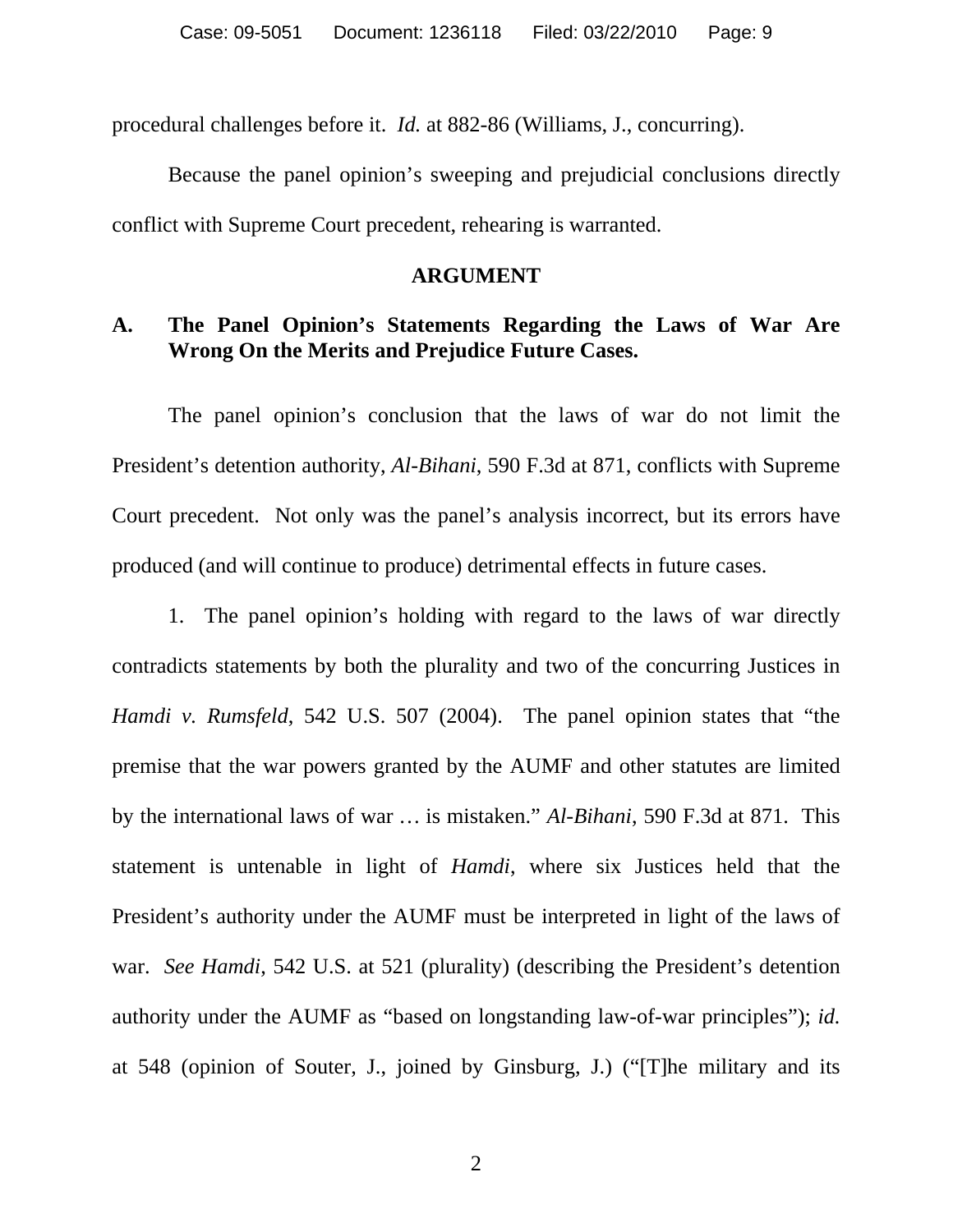Commander in Chief are authorized to deal with enemy belligerents according to … the laws of war."). The plurality cited a number of treaties regulating the conduct of hostilities to deduce that "[i]t is a clearly established principle of the law of war that detention may last no longer than active hostilities." *Id.* at 520. Moreover, the Court made clear that the laws of war are applicable in the absence of explicit statutory language to the contrary. *See id.* at 521 (plurality); *see also Hamdan v. Rumsfeld*, 548 U.S. 557, 594 (2006) (interpreting the UCMJ, the AUMF, and the DTA in light of the laws of war).

The Government has accepted *Hamdi*'s holding that the AUMF should be interpreted in light of the laws of war: "Principles derived from law-of-war rules governing international armed conflicts … must inform the interpretation of the detention authority Congress has authorized for the current armed conflict." Resp.'s Mem. Regarding Gov't Detention Authority Relative to Detainees at Guantanamo Bay at \*1, *In Re: Guantanamo Bay Litigation*, No. 08-442 (D.D.C. Mar. 13, 2009). "This [detention] authority is derived from the AUMF, which empowers the President to use all necessary and appropriate force to prosecute the war, in light of law-of-war principles that inform the understanding of what is 'necessary and appropriate.'" *Id.* at \*3 (quoting *Hamdi*, 542 U.S. at 518).

2. The panel opinion's categorical repudiation of the laws of war ignores and contradicts two centuries of Supreme Court precedent. In conflict after

3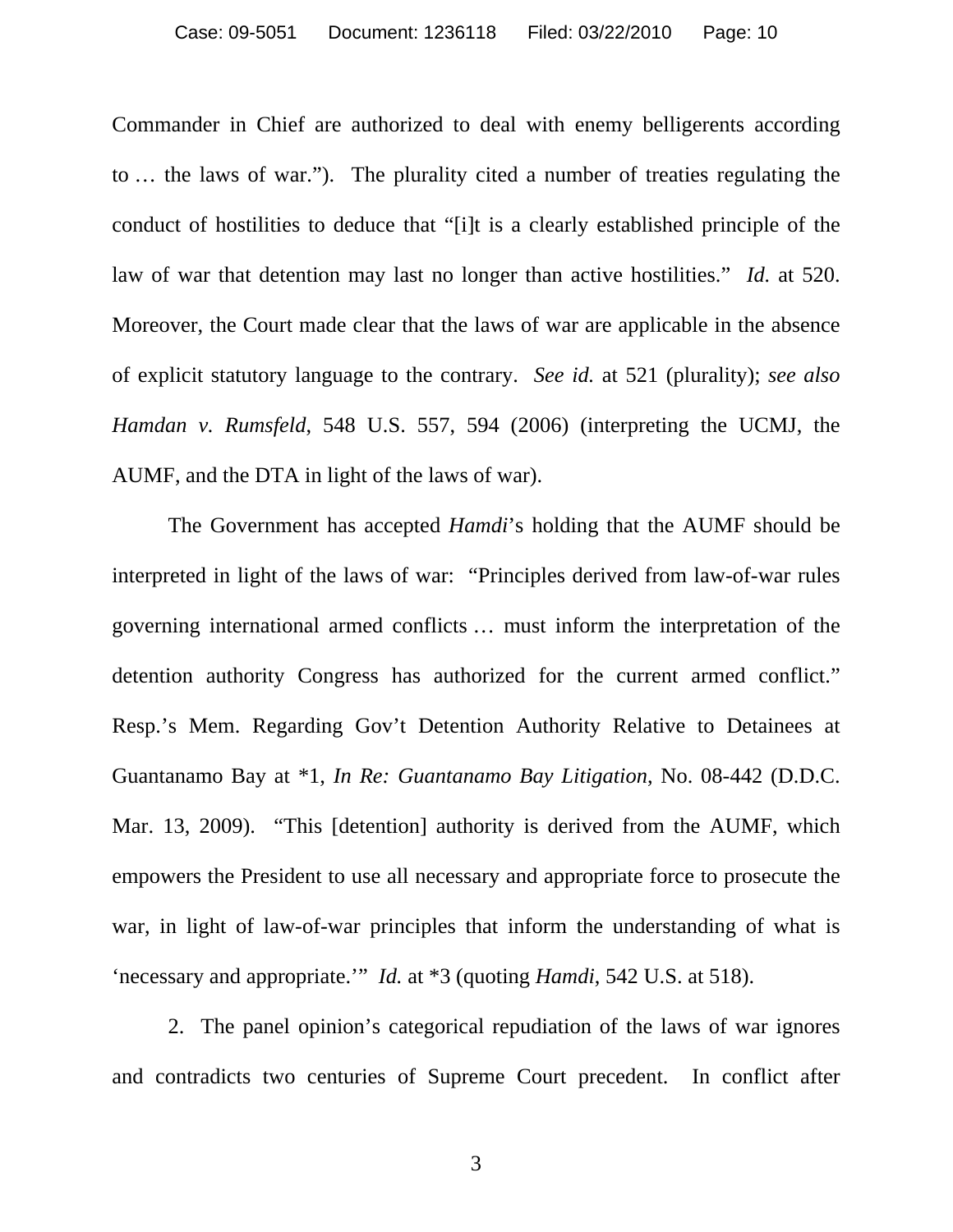conflict, the Supreme Court has relied upon the laws of war as default rules governing the conduct of hostilities, applicable absent explicit statutory language to the contrary. *See, e.g.*, *The Nereide*, 13 U.S. (9 Cranch) 388, 423 (1815) ("Till such an act [of Congress] be passed, the Court is bound by the law of nations ….").

During the Quasi-War with France and the War of 1812, Chief Justice Marshall, writing for the Court, repeatedly invoked the law of nations. In *Talbot v. Seeman*, 5 U.S. (1 Cranch) 1, 28 (1801), the Court stated that "[C]ongress may authorize general hostilities, in which case the general laws of war apply to our situation; or partial hostilities, in which case the laws of war, so far as they actually apply to our situation, must be noticed." In *Murray v. The Schooner Charming Betsy*, 6 U.S. (2 Cranch) 64, 118 (1804), the Court observed in a law of war context that "an act of Congress ought never to be construed to violate the law of nations." In *Thirty Hogsheads of Sugar v. Boyle*, 13 U.S. (9 Cranch) 191, 198 (1815), the Court noted that "[t]he law of nations is the great source from which we derive those rules, respecting belligerent and neutral rights."

The Court again relied upon the laws of war in decisions regarding nineteenth-century conflicts. In *United States v. Pacific R.R.*, 120 U.S. 227, 233 (1887), the Court recognized that the "rules of war" were "applicable to the contending forces" in the Civil War. *See also Ford v. Surget*, 97 U.S. 594, 606 (1878). And during the Spanish-American War, the Court held in *The Paquete* 

4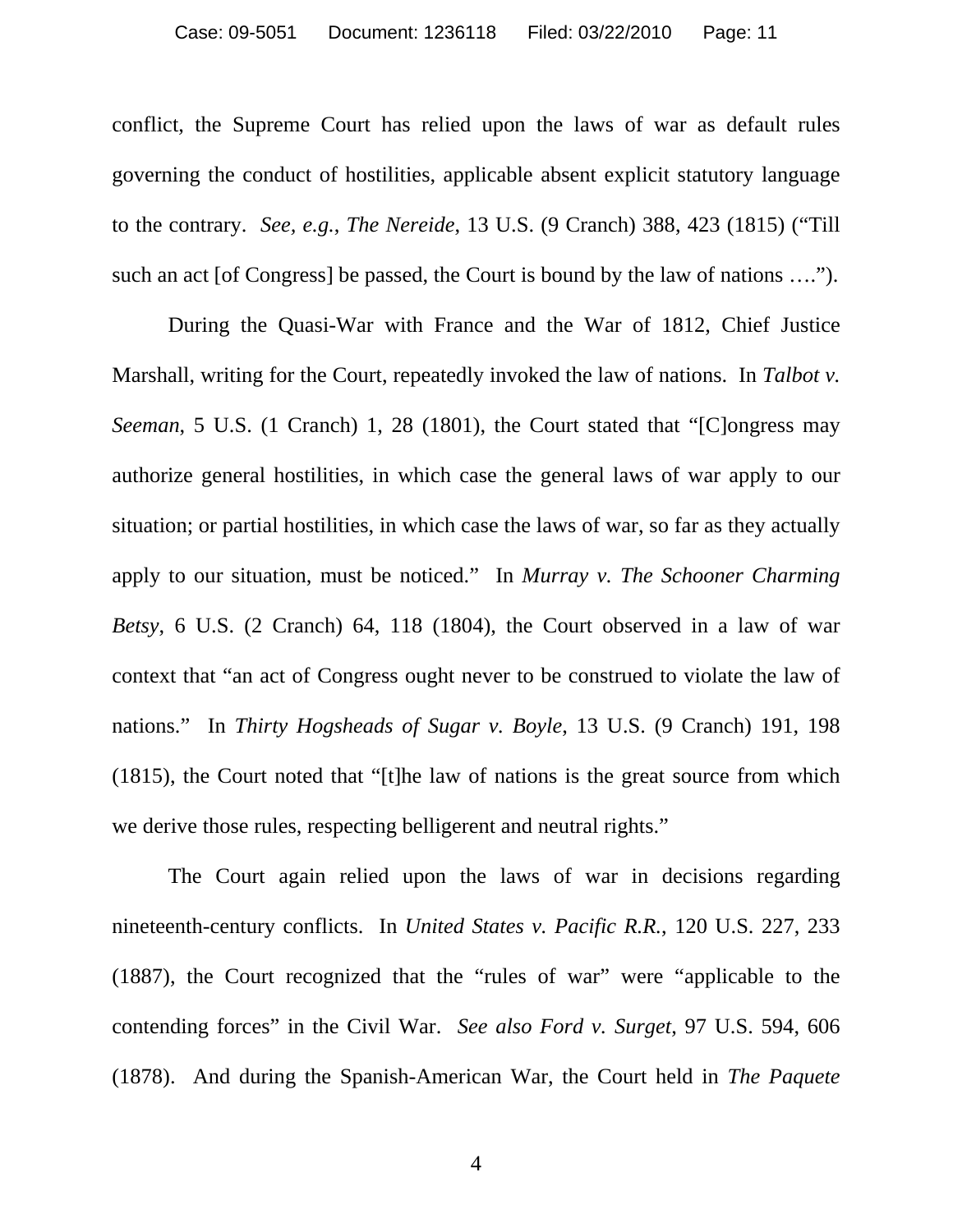*Habana*, 175 U.S. 677, 700 (1900), that the law of war limited the conduct of the United States against enemy nationals, famously observing that "[i]nternational law is part of our law."

The Court has continued to apply the laws of war as default rules during the conflicts of the 20th and 21st centuries. During World War I, the Court relied on the laws of war to determine the rights and responsibilities of a then-neutral United States in *The S.S. Appam*, 243 U.S. 124, 149, 153 (1917). During World War II, the Court observed in *Ex parte Quirin*, 317 U.S. 1, 27-28 (1942), that "[f]rom the very beginning of its history this Court has recognized and applied the law of war as including that part of the law of nations which prescribes, for the conduct of war, the status, rights, and duties of enemy nations as well as of enemy individuals." This approach has continued in recent years. *See supra* pp. 2-3.

3. The panel's broad and inaccurate pronouncements on the applicability of the laws of war are already influencing lower court holdings. *See, e.g.*, *Anam v. Obama*, No. 04-1194, 2010 WL 58965, at \*3 n.1, 4 (D.D.C. Jan. 6, 2010) (describing, albeit incorrectly, the panel's conclusion regarding the President's detention authority). Indeed, District Judges have requested further briefing on the ramifications of the panel opinion. *See, e.g.*, Order, *Al-Adahi v. Obama*, No. 05- 280 (D.D.C. Jan. 6, 2010). The panel opinion's impact extends even beyond Guantanamo habeas cases. *See Al-Zahrani v. Rumsfeld*, No. 09-0028, 2010 WL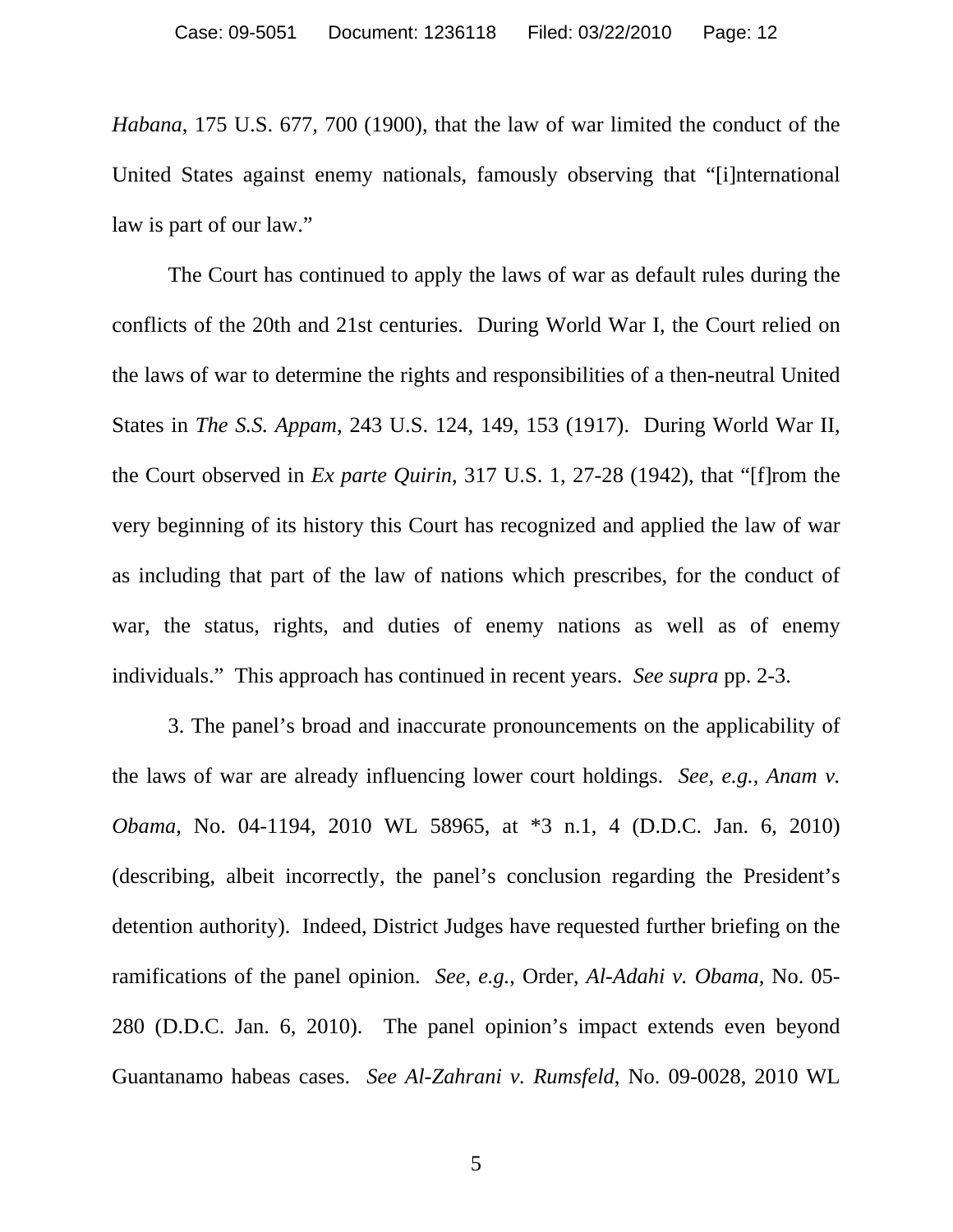535136, at \*10 n.8 (D.D.C. Feb. 16, 2010) (relying on the panel opinion's law-ofwar statements in an Alien Tort Statute case, notwithstanding that statute's explicit reference to international law). Left uncorrected, the damage caused by the panel opinion is likely to be widespread.

## **B. The Panel Opinion's Approach to Procedural Issues Is Wrong And Unwarranted.**

1. The panel opinion's sweeping pronouncements regarding habeas litigation in the D.C. District Court since *Boumediene* merit rehearing because they are inconsistent with the Supreme Court's decision. In *Boumediene v. Bush*, the Court explicitly refused to shape the procedural contours of habeas hearings without grounding in the particular circumstances of discrete cases. *See* 128 S. Ct. 2229, 2276 (2008). Instead, the Court directed that the numerous remaining questions be addressed by the District Court, which would rely on its considerable "expertise and competence" to shape this new area of law case by case. *Id.* The Court understood that the Suspension Clause's requirements in this novel context would be highly fact-specific, and should be determined by the District Court.<sup>1</sup>

But the panel opinion takes exactly the opposite approach. Rather than consider each of the specific claims raised by petitioner, it grossly misreads *Boumediene* to hold that there are virtually no procedural requirements in these

 $\overline{a}$ 

<sup>&</sup>lt;sup>1</sup> The Court similarly expressed its faith in a District Court's ability to weigh competing interests in detention cases in *Hamdi*, 542 U.S. at 538-39 (plurality).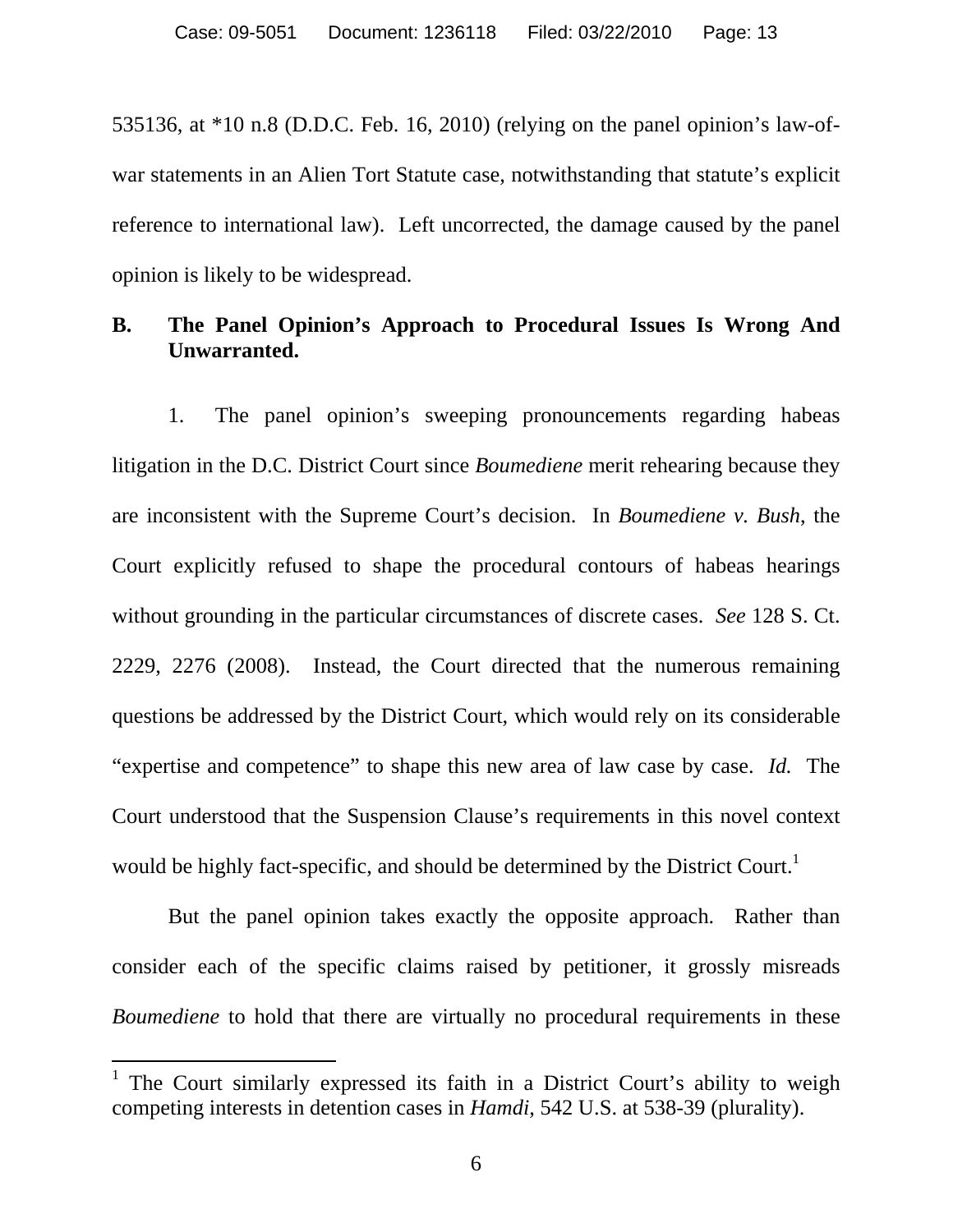cases and that habeas petitioners must overcome steep obstacles to prevail on any procedural matters. *See Al-Bihani*, 590 F.3d at 876 (describing any such claims as resting "on shaky ground" and "highly suspect"). The panel opinion justifies its procedural blank check by invoking the Court's observation that Guantanamo habeas proceedings "need not resemble a criminal *trial*." *Boumediene*, 128 S. Ct. at 2269 (emphasis added). But it does not follow that Guantanamo habeas proceedings in federal court need not resemble an ordinary *habeas* proceeding in federal court. Indeed, in order to "be effective" and "meaningful," *id.*, habeas procedures in cases challenging executive detentions may need to be more robust because the petitioners have never had the benefit of a full criminal trial. *See id.* ("[T]he need for collateral review is most pressing" with executive detention because the impartiality and procedural protections of criminal trials are "not inherent in executive detention orders or executive review procedures"); *Hamdi*, 542 U.S. at 536 (plurality) (the protections of habeas review are "strongest" in the context of executive detention).

The panel opinion's holding that hearsay evidence is "always admissible," *Al-Bihani*, 590 F.3d at 879—with the consequence that *any* modicum of reliability in a hearsay document, however slight, would add strength to the government's case—is indicative of the flaws in its blanket approach to procedural matters. The opinion reaches this conclusion by misreading the *Hamdi* plurality's recognition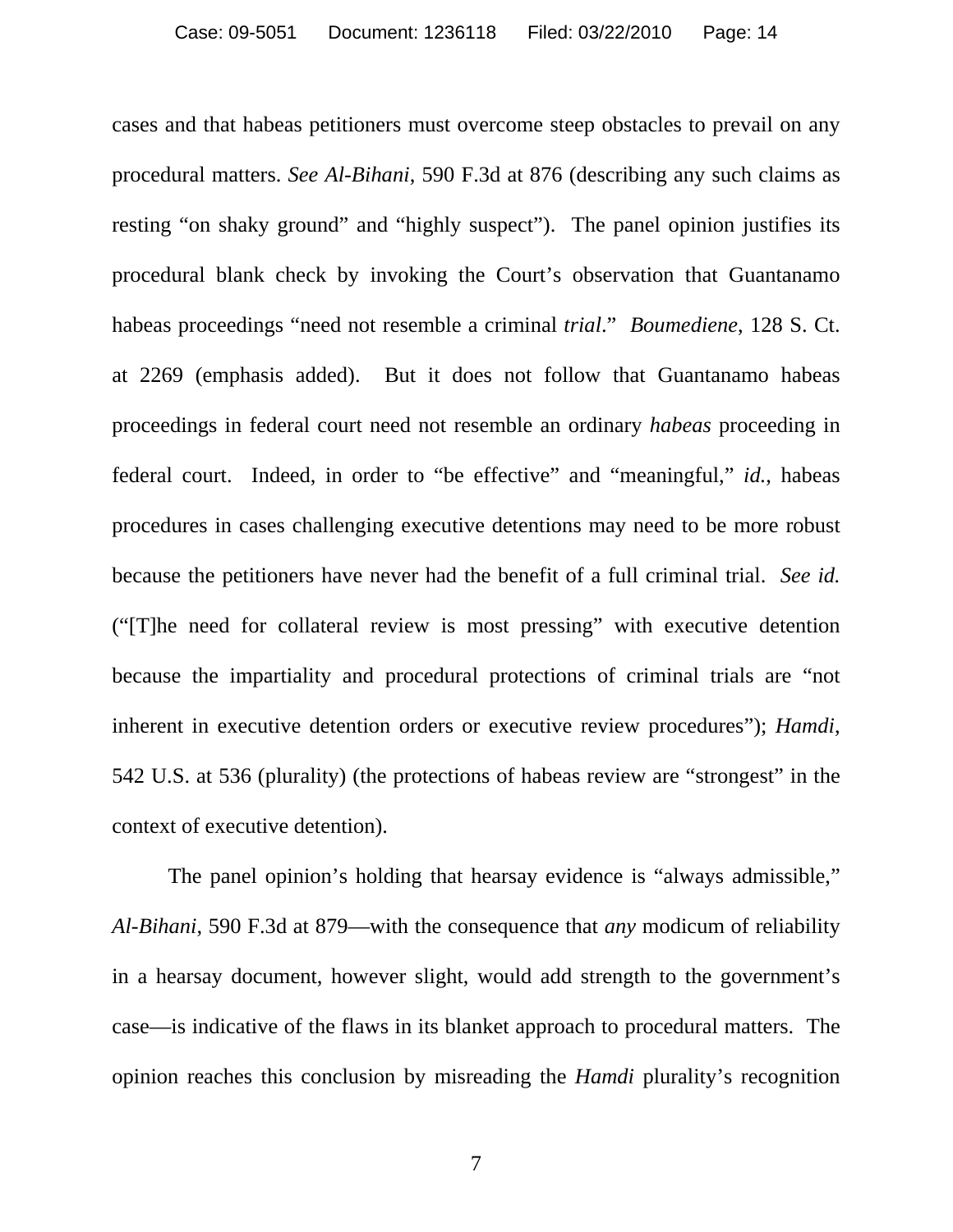that hearsay "*may* need to be accepted" if it is the most reliable evidence available. 542 U.S. at 533-34 (emphasis added). Yet it ignores *Boumediene*'s express disapproval of procedures in which "there are in effect no limits on the *admission* of hearsay evidence." 128 S. Ct. at 2269 (emphasis added). And it clashes with this Court's recognition in *Parhat v. Gates*, 532 F.3d 834, 850 (D.C. Cir. 2008), that unreliable hearsay evidence should be given *no* weight. Under the panel opinion's approach, the Government could successfully defend a detention by flooding the court with unreliable documents. *But see id.* at 848-49.

More generally, the panel opinion's approach to due process is troubling because it instructs the District Court to presume that no procedural protections are necessary to maintain fair proceedings. As a result, a vast number of open questions in pending habeas cases have now been prematurely prejudiced in the abstract, untethered to particular facts or circumstances. That is particularly significant because the Supreme Court has vacated this Court's prior holding, in *Kiyemba v. Obama*, 555 F.3d 1022, 1026-27 (D.C. Cir. 2009), that Guantanamo detainees are not protected by the Due Process Clause. *See Kiyemba v. Obama*, 130 S. Ct. 1235 (2010) (per curiam).

2. *Amici* recognize that "[t]hese cases present hard questions and hard choices." *Al-Bihani*, 590 F.3d at 882 (Brown, J., concurring). But, consistent with *Boumediene*'s mandate, the District Court has been responsibly handling the

8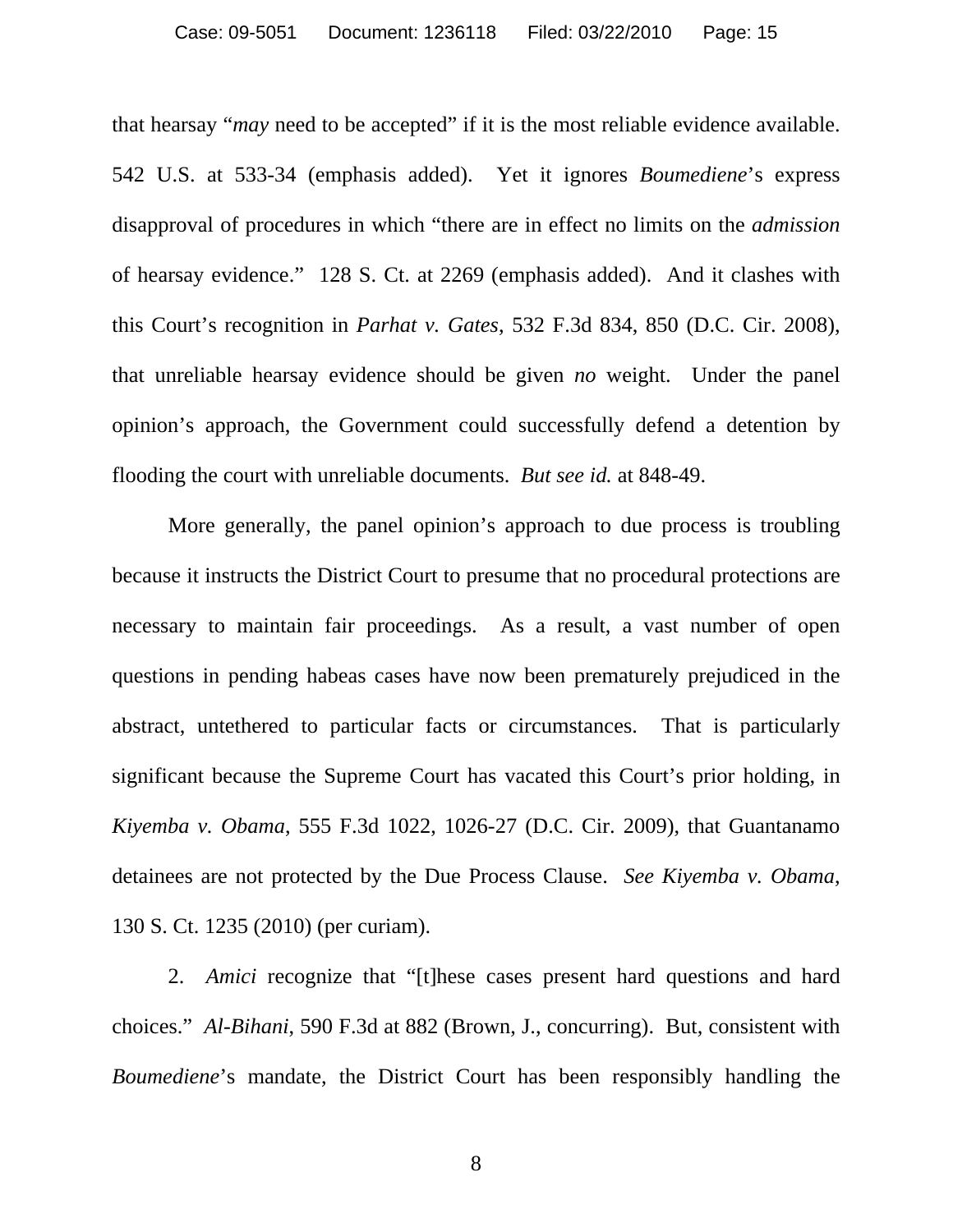myriad case-management and evidentiary issues presented in these cases. The District Court has accommodated the Government's secrecy and security concerns at every turn. For example, contrary to the panel opinion's stated concern that observing certain procedures "would have systemic effects on the military's entire approach to war," *id.* at 877, the District Court has minimized the need to divert resources from the war effort*, see, e.g.*, *Khan v. Obama*, 664 F. Supp. 2d 6, 11 (D.D.C. 2009). It has vigorously protected classified information through limited discovery and access to information. *See, e.g.*, *In re Guantanamo Bay Detainee Litig.*, 577 F. Supp. 2d 143, 148 (D.D.C. 2008); *In re Guantanamo Bay Detainee Litig.*, 2008 WL 4858241, at \*2 (D.D.C. Nov. 6, 2008). And it has tightly controlled detainees' access to counsel at the Government's behest. *See, e.g.*, *In re Guantanamo Bay Detainee Litig.*, 577 F. Supp. 2d at 157-58.<sup>2</sup>

Experience has proven that the Supreme Court was right to place its faith in the District Court's ability to wade through these issues. Without incident, complaint, or substantial delay, the District Court has gone out of its way to reduce the intrusiveness of the fact-finding process in these habeas cases. This Court should grant rehearing to respect that ongoing, gradual process, and refrain from prejudicing procedural issues that are not squarely presented.

 $\overline{a}$ 

<sup>&</sup>lt;sup>2</sup> *Amici* take no position on whether these procedural rules are appropriate. At this stage, *amici* merely wish to point out that the panel opinion improperly prejudices the ongoing development of the law in this area in the District Court.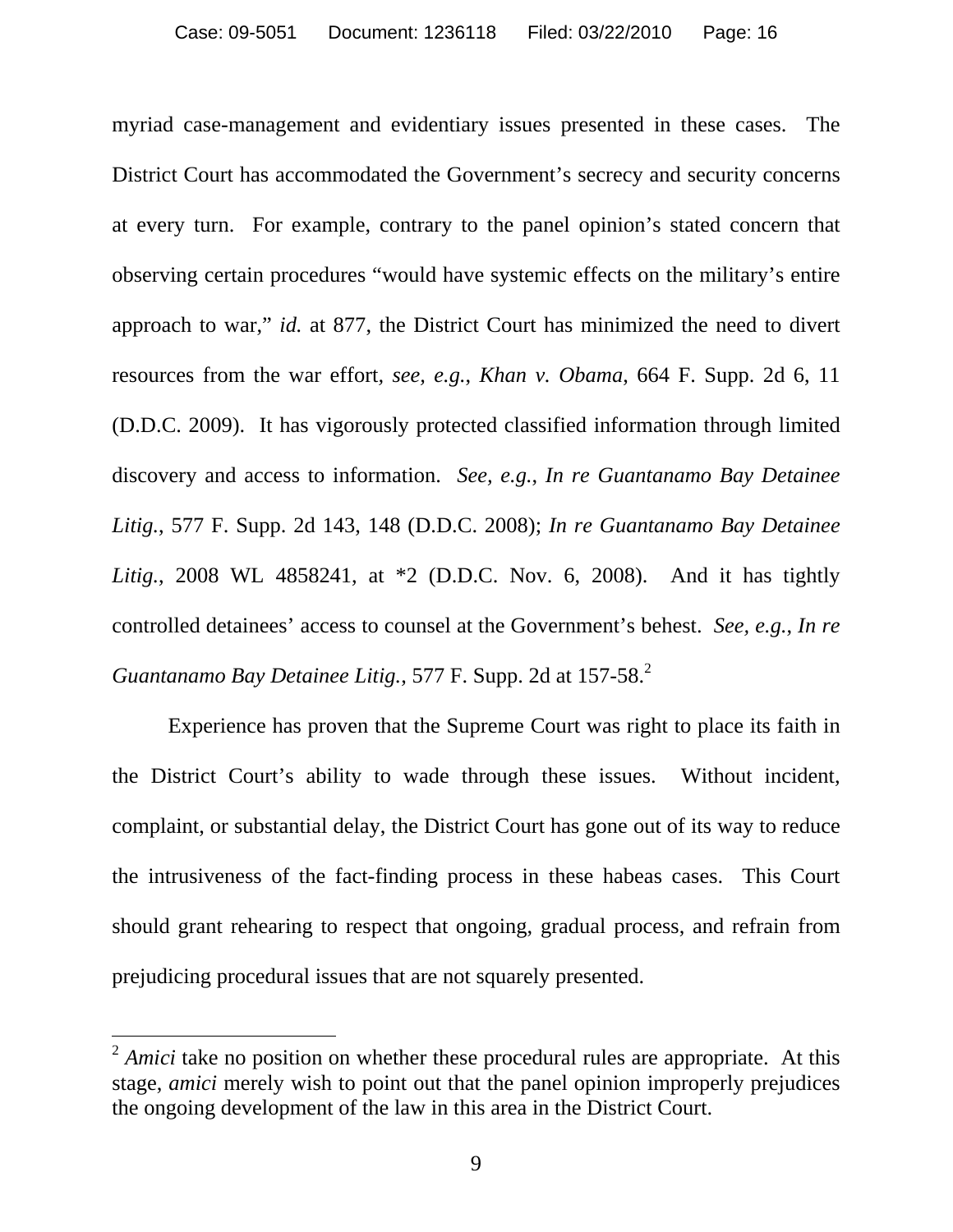#### **C. The Panel Opinion's Reasoning Cannot Be Ignored.**

The panel opinion went beyond the claims raised by the parties and in the process contradicted well-settled legal principles. Moreover, it did so notwithstanding the absence of briefing from the parties and *amici* on the relevant law. Such overreaching was improper and is grounds alone for the withdrawal of the panel opinion. *See, e.g.*, *Nat'l Juvenile Law Center, Inc. v. Regnery*, 738 F.2d 455, 466-67 (D.C. Cir. 1984) (withdrawing an opinion because certain "lurking issues were not fully briefed by the parties," making the court "reluctant to render a decision" on those issues "without the benefit of briefing and oral argument")*.*  Rehearing is particularly warranted because the panel opinion's sweeping and unnecessary conclusions directly conflict with Supreme Court precedent.

The panel opinion propounds these incorrect statements of law as antecedent to its specific holdings, so they cannot easily be ignored or discarded as dicta. Indeed, the panel opinion is already having a prejudicial effect even beyond the unique context of Guantanamo habeas cases. *See supra* pp. 5-6, 8. These issues are of the utmost importance to this Circuit, and to the nation as a whole. Because all of the Guantanamo detainee cases are litigated in this Circuit, there is no opportunity for a conflict to arise. *See Al-Bihani*, 590 F.3d at 881-82. As such, it is incumbent upon this Court to remove these errors by granting the petition for rehearing and giving full and fair consideration to these matters.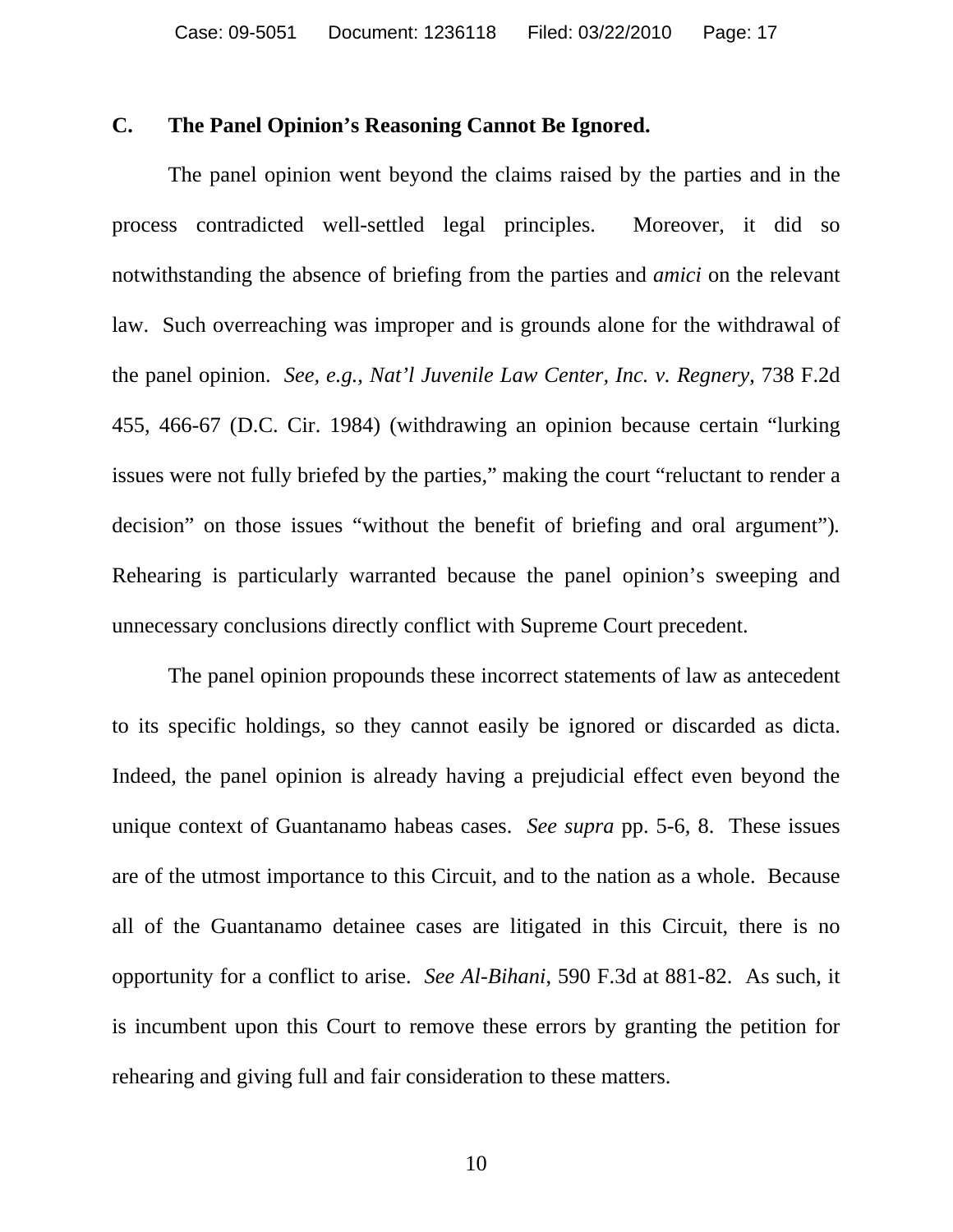## **CONCLUSION**

For the foregoing reasons this Court should grant the petition for rehearing.

Dated: March 22, 2010 Respectfully submitted,

OONA HATHAWAY YALE LAW SCHOOL 127 Wall Street New Haven, CT 06510 (203) 436-8969

STEPHEN I. VLADECK 4801 Massachusetts Avenue, NW Washington, DC 20016 (202) 274-4241

DEVON CHAFFEE HUMAN RIGHTS FIRST 100 Maryland Avenue, NE Suite 500 Washington, DC 20010 (202) 370-3306

JOANNE MARINER HUMAN RIGHTS WATCH 350 Fifth Avenue, 34th Floor New York, NY 10118 (212) 290-4700

WALTER DELLINGER JUSTIN FLORENCE MICAH W.J. SMITH O'MELVENY & MYERS LLP 1625 Eye St. NW Washington, DC 20006 (202) 383-5300

MARGERY F. BAKER DEBORAH LIU PEOPLE FOR THE AMERICAN WAY FOUNDATION 2000 M Street, NW Suite 4000 Washington, DC 20036 (202) 467-4999

CLIVE STAFFORD SMITH **REPRIEVE** P.O. Box 52742 London EC4P 4WS 020 7353 4640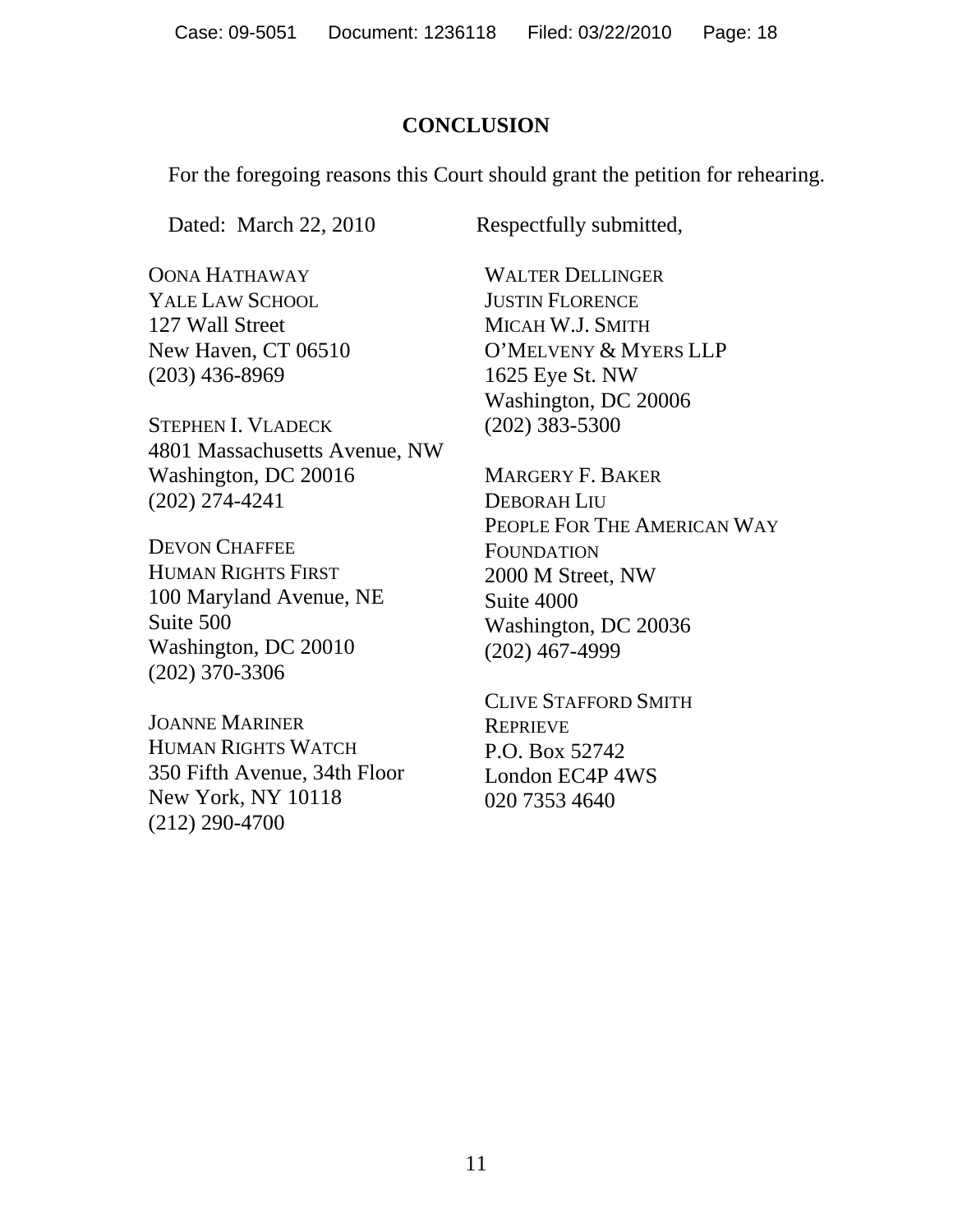# **APPENDIX A: LIST AND DESCRIPTION OF** *AMICI CURIAE* **Non-Governmental Organizations**

 **The Brennan Center for Justice** at the New York University School of Law is a non-partisan public policy and law institute that focuses on fundamental issues of democracy and justice. It advocates for national security policies that respect the rule of law, constitutional and human rights, and fundamental freedoms. It has served as counsel in several cases involving Executive detention.

 **Human Rights First (HRF)** is a non-profit, non-partisan organization that has worked since 1978 to create a secure and humane world by advancing justice, human dignity, and respect for the rule of law. HRF supports human rights activists around the world, protects refugees in flight from persecution and repression, and helps build an international system of justice and accountability for human rights crimes. HRF works to advance effective counterterrorism laws and policies that are consistent with U.S. and international law through advocacy in the courts and with policymakers, research and reporting, and trial monitoring.

 **Human Rights Watch (HRW)** is one of the world's leading independent organizations dedicated to defending and protecting human rights. HRW stands with victims and activists to prevent discrimination, to uphold political freedom, to protect people from inhumane conduct in wartime, and to bring offenders to justice. HRW investigates and exposes human rights violations and holds abusers

1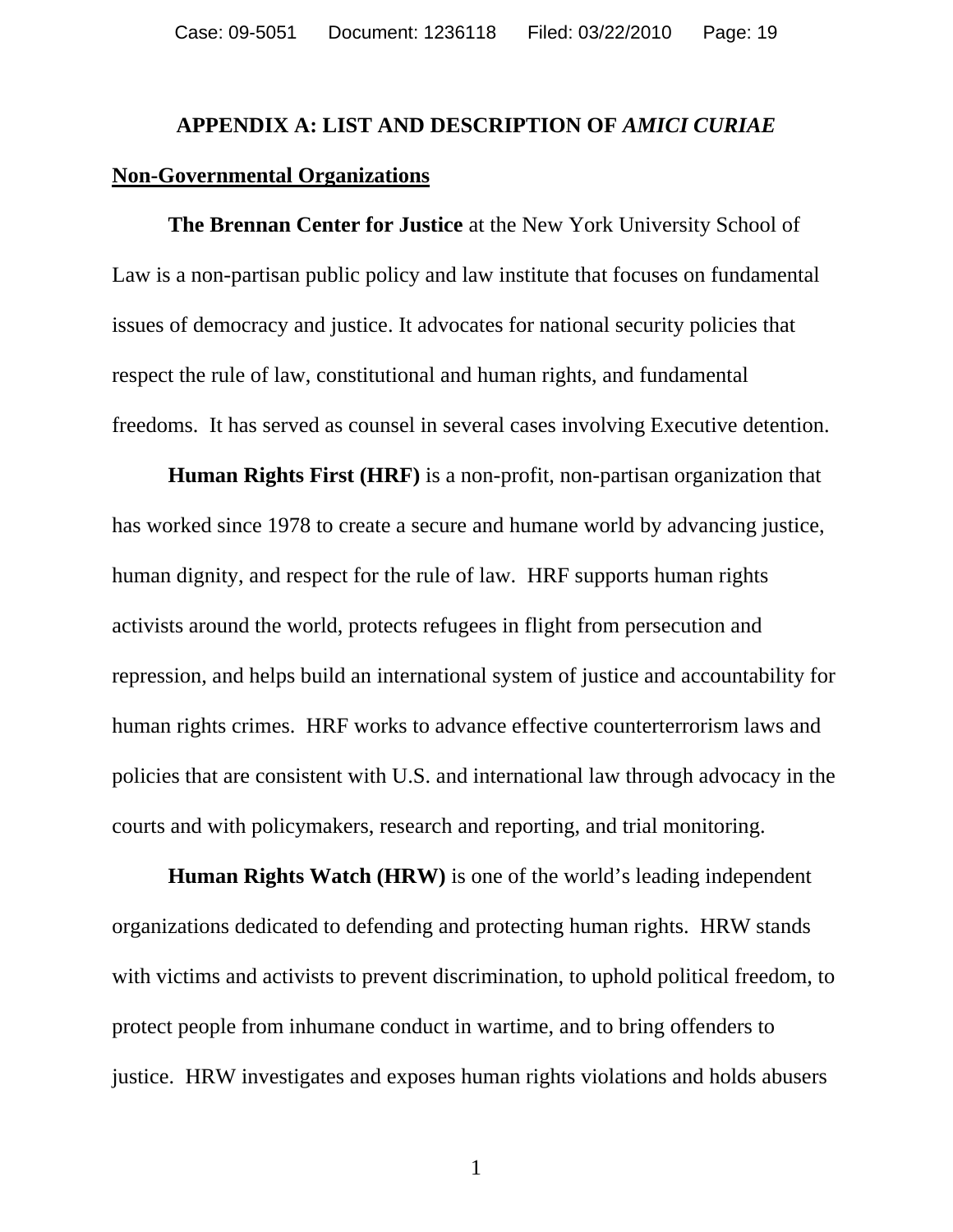accountable. HRW challenges governments and non-state actors to end abusive practices and respect international human rights law. HRW currently monitors human rights abuses in over 80 countries.

 **The National Institute of Military Justice (NIMJ)** is a District of Columbia non-profit corporation organized in 1991 to advance the fair administration of military justice and improve public understanding of the military law system. NIMJ has worked and written extensively in the relevant fields. NIMJ's officers and advisory board include law professors, private practitioners, and other experts in the field, none of whom are on active duty in the military, but nearly all of whom have served as military lawyers, including as flag and general officers. NIMJ appears regularly as an *amicus curiae* before the United States Court of Appeals for the Armed Forces, and has appeared in the United States Supreme Court as an *amicus* in support of the government in *Clinton v. Goldsmith*, 526 U.S. 529 (1999), and in support of the petitioners in cases such as *Rasul v. Bush*, 542 U.S. 466 (2004). NIMJ joins only Part A of this brief.

 **People For the American Way Foundation (People For)** is a non-partisan citizens' organization established to promote and protect civil and constitutional rights. Founded in 1981 by civic, religious, and education leaders devoted to our nation's heritage of tolerance, pluralism, and liberty, People For now has hundreds of thousands of members and supporters nationwide. One of People For's primary

2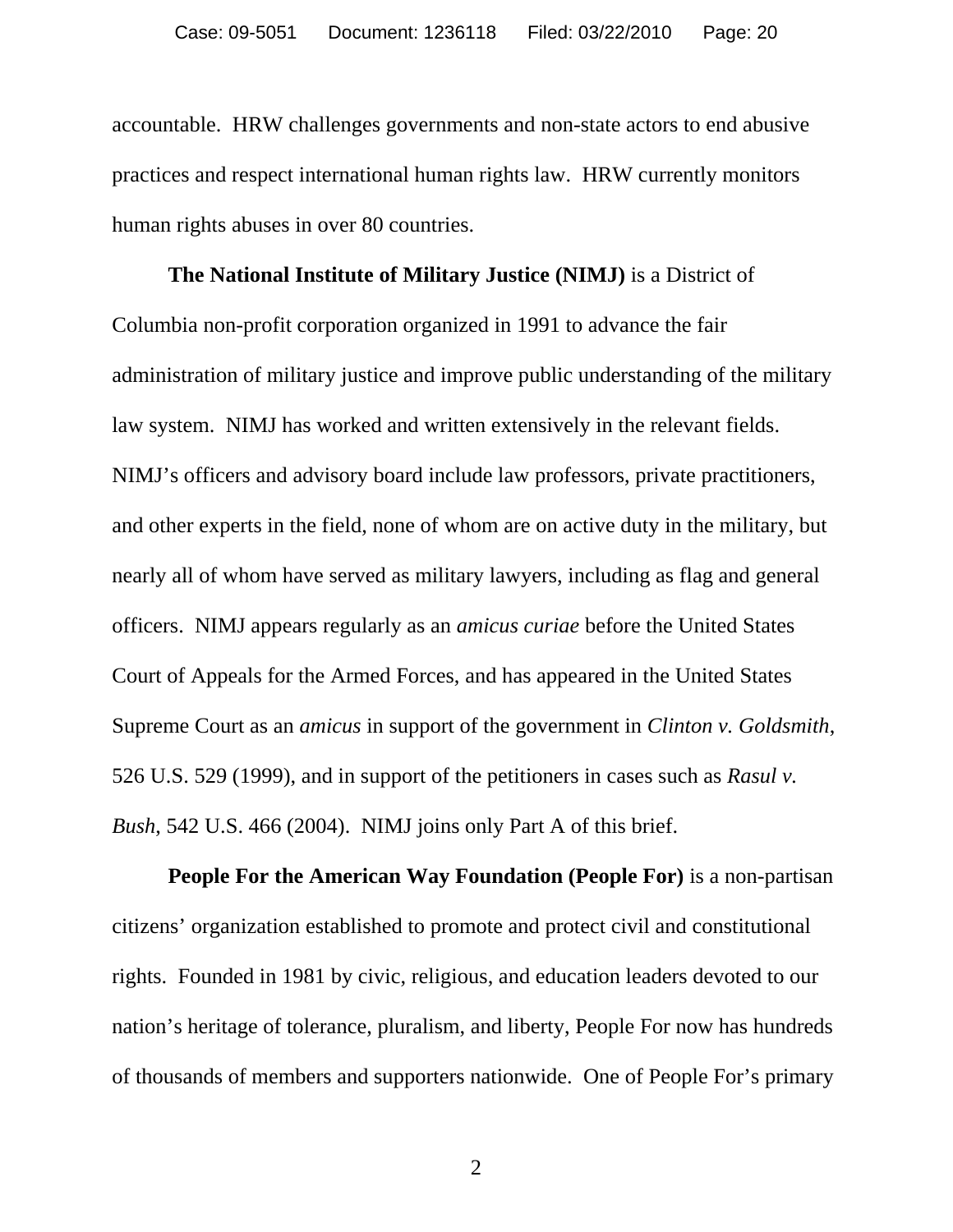missions is to educate the public on our tradition of liberty and freedom, and it defends that tradition, including the fundamental right to challenge the legality of one's detention, through litigation and other means. Accordingly, People for has filed *amicus* briefs before the Supreme Court in other cases involving these issues, including *Boumediene v. Bush*, *Rasul v. Bush*, and *Hamdan v. Rumsfeld*.

 **Reprieve** is a London-based legal services charity founded in 1999 by its current director, Clive Stafford Smith, who practiced capital defense litigation in the United States for 20 years. The chairman is Thomas Bingham, Baron Bingham of Cornhill, the recently retired senior law lord in the United Kingdom. Reprieve provides pro bono legal assistance to prisoners facing the death penalty (in the U.S. and around the world) and also litigates to reunite prisoners held beyond the rule of law with their legal rights. Lawyers from Reprieve have been involved in Guantanamo Bay litigation from the very start, filing the initial case that led to the Supreme Court's decision in Rasul v. Bush, and have to date worked on the cases of at least 80 detainees held there. Reprieve has also been at the forefront of efforts to bring the rule of law to other secret U.S. detention facilities.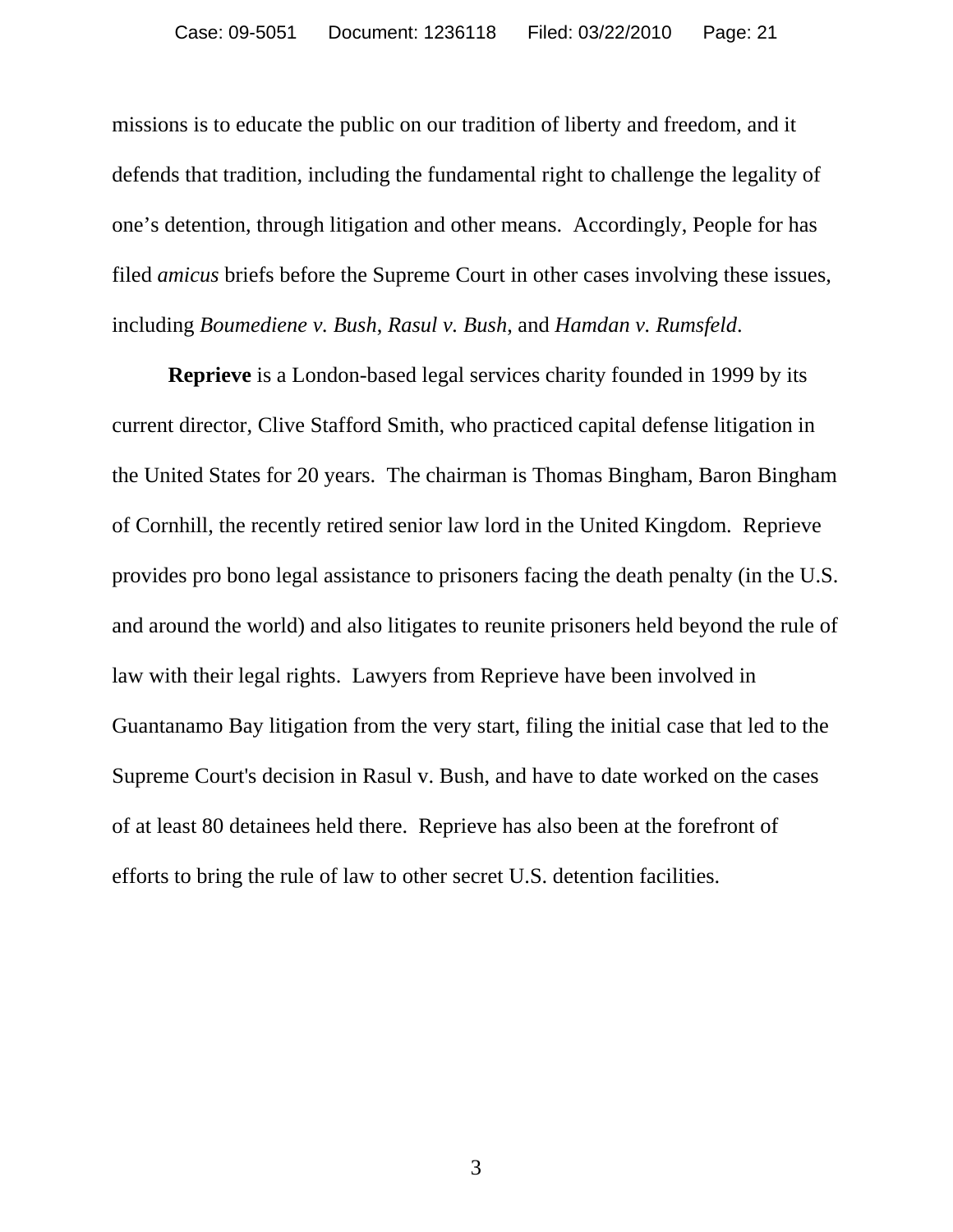# **Legal Scholars\***

# **William S. Dodge**

Professor of Law University of California, Hastings College of the Law

# **Oona A. Hathaway**

Gerard C. and Bernice Latrobe Smith Professor of International Law Yale Law School

# **Kal Raustiala**

Professor UCLA Law School

# **Robert D. Sloane**

Visiting Associate Professor of Law University of Michigan Law School

# **David Sloss**

Professor of Law Director, Center for Global Law and Policy Santa Clara University School of Law

## **Edward Swaine**

 $\overline{a}$ 

Associate Professor of Law George Washington University Law School

## **David S. Weissbrodt**

Regents Professor and Fredrikson & Byron Professor of Law University of Minnesota Law School

<sup>\*</sup> Affiliations are listed for identification purposes only.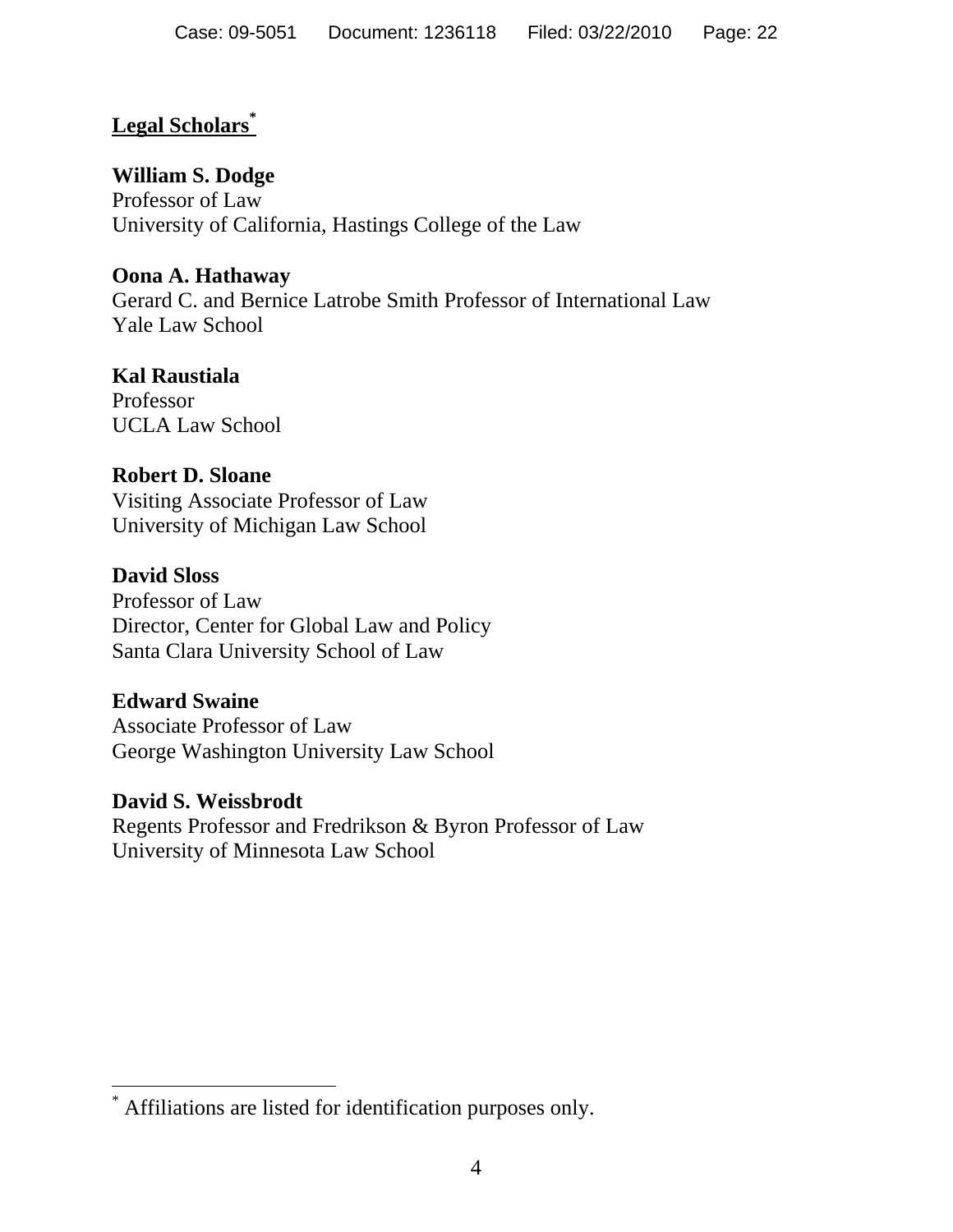#### **CERTIFICATE OF COMPLIANCE WITH RULE 29(d)**

 In accordance with D.C. Circuit Rule 29(d), the undersigned certifies that the accompanying brief is necessary. *Amici* are non-governmental organizations that have advocated in this Court and others for habeas rights for detainees at Guantanamo Bay, and legal scholars that are experts in international law. *Amici* are not aware of any other brief in this case that describes the legal errors and prejudicial effects of the panel opinion that are discussed in *amici*'s brief.

Dated: March 22, 2010

/s/ Justin Florence

 Justin Florence O'Melveny & Myers LLP 1625 Eye Street, NW Washington, DC 20006 (202) 383-5300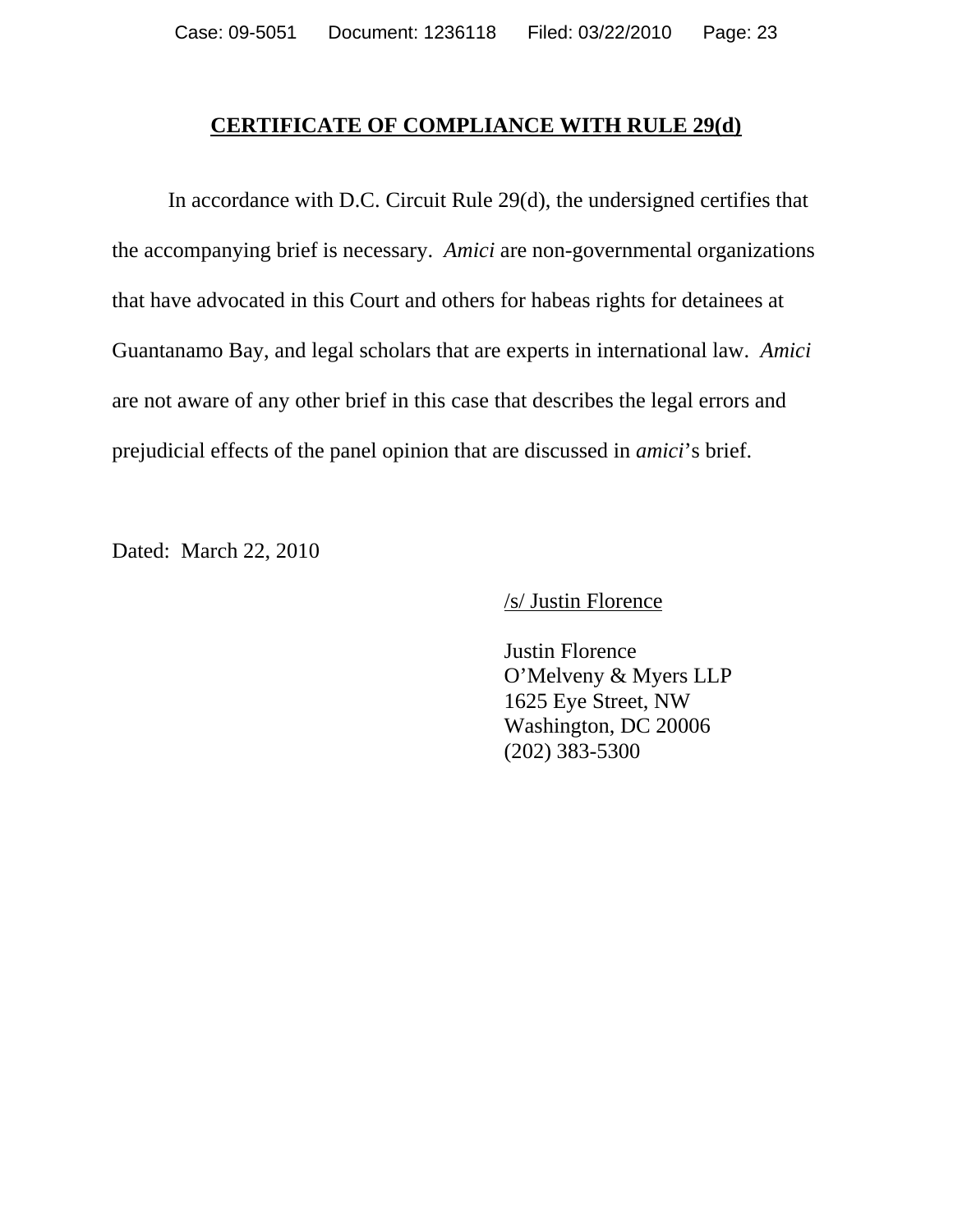## **CERTIFICATE OF COMPLIANCE**

In accordance with Rules  $32(a)(5)(A)$  of the Federal Rules of Appellate Procedure and Circuit Rule 32(a), the undersigned certifies that the accompanying brief has been prepared using 14-point typeface, proportionally spaced, with serifs. According to the word processing system used to prepare the brief, Microsoft Office Word 2003, the brief contains 2,372 words, exclusive of the table of contents, table of authorities, attorney identification and certificates of service and compliance.

Dated: March 22, 2010

 /s/ Justin Florence Justin Florence O'Melveny & Myers LLP 1625 Eye Street, NW Washington, DC 20006 (202) 383-5300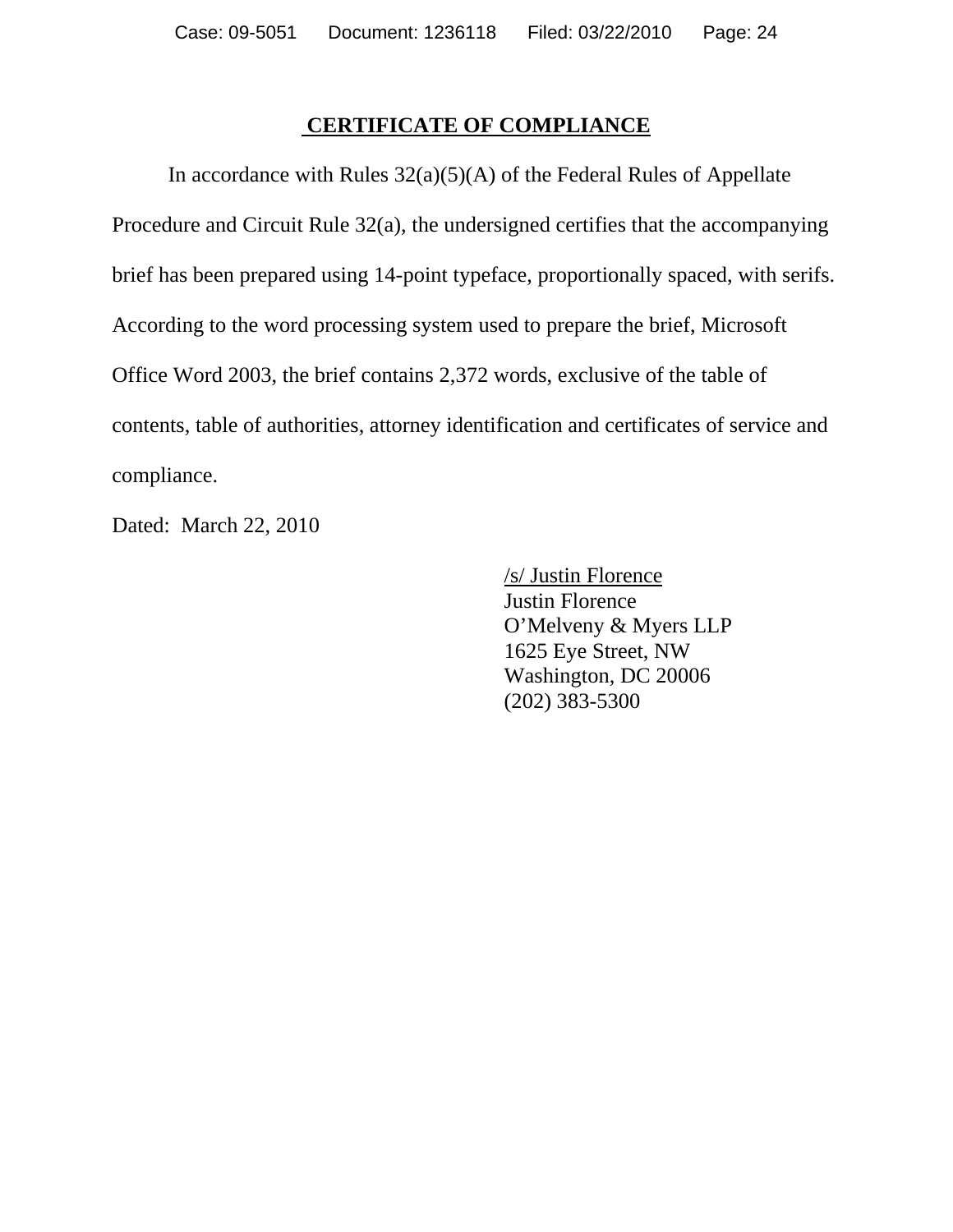## **CERTIFICATE OF SERVICE**

I hereby certify that on March 22, 2010, I caused a true and accurate copy of

the Brief for Non-Governmental Organizations and Scholars as *Amici Curiae* in

Support of Rehearing or Rehearing *En Banc* to be served upon the following

counsel for the parties via electronic mail, by operation of the Court's ECF system:

Shereen J. Charlick Federal Defenders of San Diego, Inc. 225 Broadway Suite 900 San Diego, CA 92101-0000 Email: Shereen\_Charlick@fd.org (619) 234-8467 *Attorney for Petitioner-Appellant* 

Matthew M. Collette U.S. Department of Justice (DOJ) Civil Division, Appellate Staff 950 Pennsylvania Avenue, NW Washington, DC 20530-0001 Email: Matthew.Collette@usdoj.gov (202) 514-5000 *Attorney for Respondent-Appellee* 

Douglas N. Letter U.S. Department of Justice 950 Pennsylvania Avenue, NW Washington, DC 20530-0001 (DOJ) Civil Division, Appellate Staff Email: douglas.letter@usdoj.gov (202) 514-5000 *Attorney for Respondent-Appellee*

Steven F. Hubachek Federal Defenders of San Diego, Inc. 225 Broadway Suite 900 San Diego, CA 92104 Email: Steven\_Hubachek@fd.org (619) 234-8467 *Attorney for Petitioner-Appellant* 

R. Craig Lawrence U.S. Attorney's Office (USA) Civil Division 555 4th Street, NW Washington, DC 20530 Email: craig.lawrence@usdoj.gov (202) 514-7159 *Attorney for Respondent-Appellee*

Robert Mark Loeb U.S. Department of Justice (DOJ) Civil Division, Appellate Staff 950 Pennsylvania Avenue, NW Washington, DC 20530-0001 Email: robert.loeb@usdoj.gov (202) 514-5000 *Attorney for Respondent-Appellee*